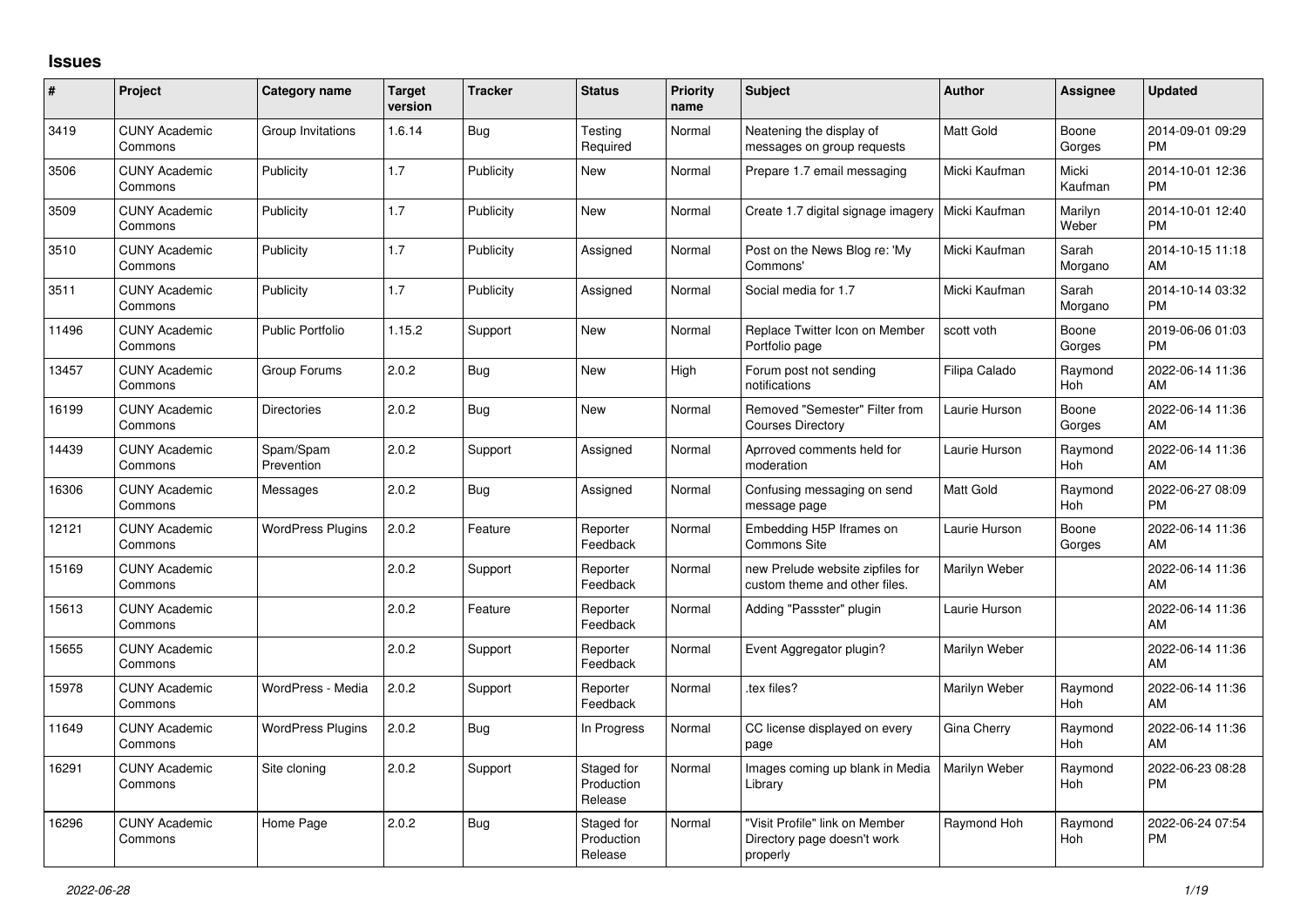| $\#$  | Project                                                                 | <b>Category name</b>     | <b>Target</b><br>version | <b>Tracker</b> | <b>Status</b>        | <b>Priority</b><br>name | <b>Subject</b>                                                        | <b>Author</b>           | <b>Assignee</b>     | <b>Updated</b>                |
|-------|-------------------------------------------------------------------------|--------------------------|--------------------------|----------------|----------------------|-------------------------|-----------------------------------------------------------------------|-------------------------|---------------------|-------------------------------|
| 12062 | AD/O365 Transition<br>from NonMatric to<br><b>Matriculated Students</b> |                          |                          | Feature        | In Progress          | Normal                  | create solution and console<br>project                                | Emilio Rodriguez        | Emilio<br>Rodriguez | 2019-11-12 03:56<br>PM        |
| 14792 | <b>CUNY Academic</b><br>Commons                                         |                          |                          | <b>Bug</b>     | New                  | Normal                  | Inconsistent email notifications<br>from gravity forms                | Raffi<br>Khatchadourian |                     | 2021-10-04 01:50<br><b>PM</b> |
| 14908 | <b>CUNY Academic</b><br>Commons                                         | Performance              |                          | <b>Bug</b>     | New                  | Normal                  | Stale object cache on cdev                                            | Raymond Hoh             | Boone<br>Gorges     | 2021-12-07 09:45<br>AM        |
| 14936 | <b>CUNY Academic</b><br>Commons                                         |                          |                          | <b>Bug</b>     | New                  | Normal                  | Commons websites blocked by<br>SPS campus network                     | Laurie Hurson           |                     | 2021-11-03 03:57<br><b>PM</b> |
| 14940 | <b>CUNY Academic</b><br>Commons                                         |                          |                          | Bug            | New                  | Normal                  | Discrepancy between Commons<br>profile "sites" and actual # of sites  | Laurie Hurson           |                     | 2021-11-08 11:09<br>AM        |
| 15045 | <b>CUNY Academic</b><br>Commons                                         |                          |                          | Support        | New                  | Normal                  | no result for KCeL in the search<br>box on the commons                | Marilyn Weber           |                     | 2021-12-10 11:29<br>AM        |
| 15565 | <b>CUNY Academic</b><br>Commons                                         |                          |                          | Support        | New                  | Normal                  | Events - send updates to an email   Marilyn Weber<br>listserv         |                         |                     | 2022-03-10 01:06<br><b>PM</b> |
| 15685 | <b>CUNY Academic</b><br>Commons                                         |                          |                          | Support        | New                  | High                    | problem with chrome?                                                  | Marilyn Weber           |                     | 2022-04-25 03:40<br><b>PM</b> |
| 15757 | <b>CUNY Academic</b><br>Commons                                         |                          |                          | <b>Bug</b>     | <b>New</b>           | Normal                  | Members # do not match                                                | Laurie Hurson           |                     | 2022-03-30 04:52<br><b>PM</b> |
| 15767 | <b>CUNY Academic</b><br>Commons                                         | WordPress (misc)         |                          | Support        | New                  | Normal                  | Site loading slowly                                                   | scott voth              | Boone<br>Gorges     | 2022-04-04 08:56<br><b>PM</b> |
| 16177 | <b>CUNY Academic</b><br>Commons                                         | Reply By Email           |                          | <b>Bug</b>     | New                  | Normal                  | Switch to Inbound mode for RBE                                        | Raymond Hoh             | Raymond<br>Hoh      | 2022-05-30 04:32<br><b>PM</b> |
| 16255 | <b>CUNY Academic</b><br>Commons                                         | WordPress (misc)         |                          | <b>Bug</b>     | New                  | Normal                  | Need to define 'MULTISITE'<br>constant in wp-config.php               | Raymond Hoh             |                     | 2022-06-19 09:31<br>AM        |
| 16294 | <b>CUNY Academic</b><br>Commons                                         |                          |                          | Bug            | <b>New</b>           | Urgent                  | CAC is down                                                           | Raffi<br>Khatchadourian |                     | 2022-06-27 02:00<br><b>PM</b> |
| 16307 | <b>CUNY Academic</b><br>Commons                                         |                          |                          | <b>Bug</b>     | New                  | Normal                  | Add brief messaging to<br>accept/decline group membership<br>requests | <b>Matt Gold</b>        | Boone<br>Gorges     | 2022-06-27 06:13<br><b>PM</b> |
| 14784 | <b>CUNY Academic</b><br>Commons                                         |                          |                          | Support        | Reporter<br>Feedback | Normal                  | User report of logo problem when<br>using Customizer theme            | Marilyn Weber           |                     | 2021-09-17 10:25<br>AM        |
| 15260 | <b>CUNY Academic</b><br>Commons                                         |                          |                          | Support        | Reporter<br>Feedback | Normal                  | Diacritical markings   European<br>Stages                             | Marilyn Weber           |                     | 2022-02-04 08:16<br>AM        |
| 15370 | <b>CUNY Academic</b><br>Commons                                         |                          |                          | Support        | Reporter<br>Feedback | Normal                  | All-in-One Event Calendar?                                            | Marilyn Weber           |                     | 2022-02-17 11:03<br>AM        |
| 15516 | <b>CUNY Academic</b><br>Commons                                         | <b>WordPress Plugins</b> |                          | <b>Bug</b>     | Reporter<br>Feedback | Normal                  | Can't publish or save draft of post<br>on wordpress.com               | Raffi<br>Khatchadourian | Raymond<br>Hoh      | 2022-03-02 05:52<br><b>PM</b> |
| 16099 | <b>CUNY Academic</b><br>Commons                                         |                          |                          | Support        | Reporter<br>Feedback | Normal                  | request for Newsletter Glue                                           | Marilyn Weber           |                     | 2022-05-13 12:14<br><b>PM</b> |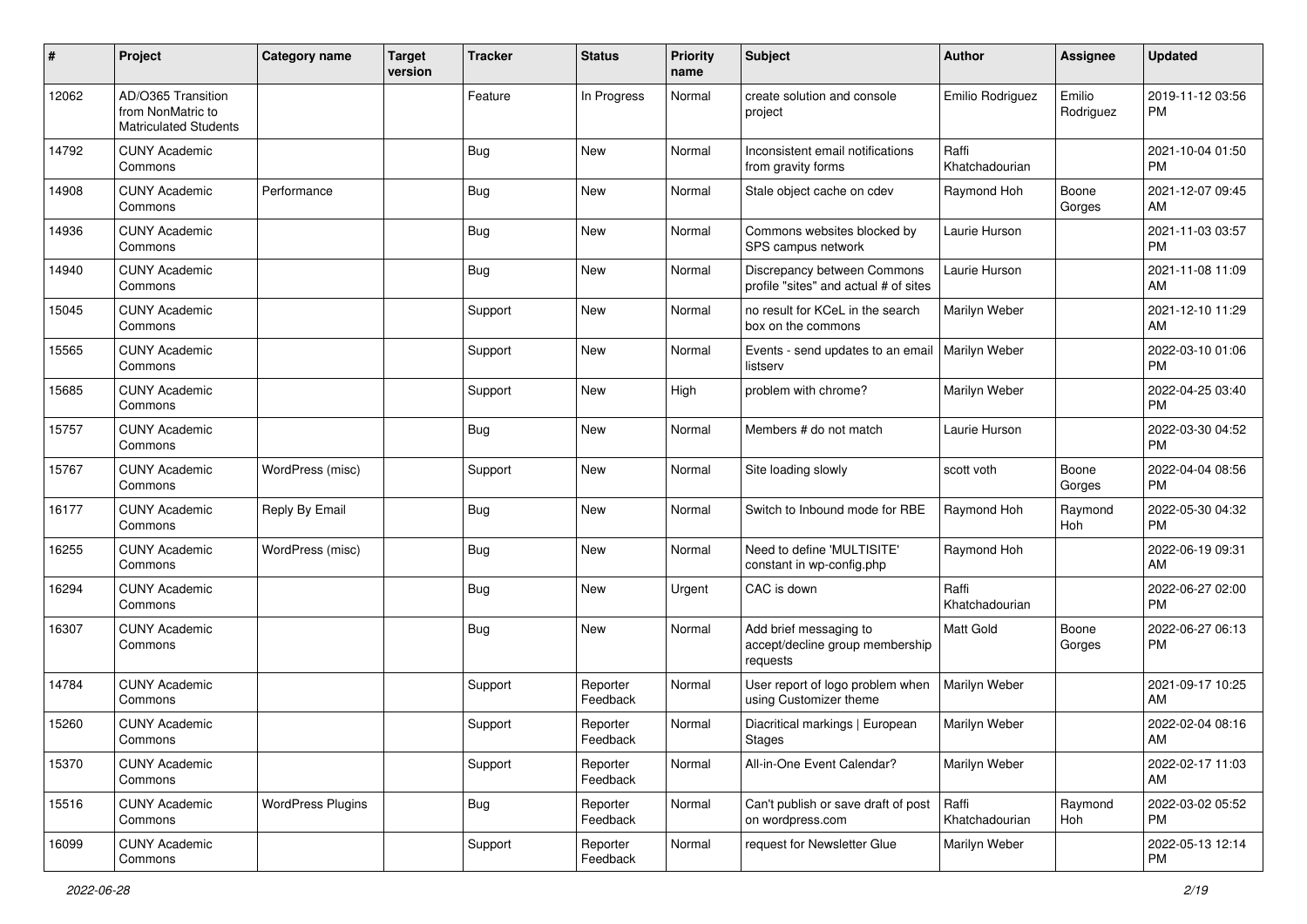| $\vert$ # | Project                         | <b>Category name</b>           | <b>Target</b><br>version | <b>Tracker</b> | <b>Status</b>        | <b>Priority</b><br>name | <b>Subject</b>                                                         | Author                  | Assignee              | <b>Updated</b>                |
|-----------|---------------------------------|--------------------------------|--------------------------|----------------|----------------------|-------------------------|------------------------------------------------------------------------|-------------------------|-----------------------|-------------------------------|
| 16110     | <b>CUNY Academic</b><br>Commons |                                |                          | Support        | Reporter<br>Feedback | Normal                  | remove Creative Commons<br>license from pages?                         | Marilyn Weber           | Raymond<br><b>Hoh</b> | 2022-05-17 06:11<br><b>PM</b> |
| 16245     | <b>CUNY Academic</b><br>Commons | WordPress (misc)               |                          | <b>Bug</b>     | Reporter<br>Feedback | Normal                  | Save Button missing on<br>WordPress Profile page                       | scott voth              | Raymond<br>Hoh        | 2022-06-16 03:09<br><b>PM</b> |
| 16290     | <b>CUNY Academic</b><br>Commons |                                |                          | Feature        | Reporter<br>Feedback | Normal                  | Add Table Of Contents Block<br>plug-in                                 | Raffi<br>Khatchadourian |                       | 2022-06-24 10:26<br>AM        |
| 11968     | JustPublics@365<br>MediaCamp    |                                |                          | Feature        | New                  | Normal                  | Nanoscience Retractable Display<br>Unit                                | Donald Cherry           | Bonnie<br>Eissner     | 2021-02-19 08:50<br>AM        |
| 2571      | <b>NYCDH Community</b><br>Site  |                                |                          | Feature        | Assigned             | Normal                  | Add Google custom search box to<br>homepage                            | <b>Mark Newton</b>      | Raymond<br><b>Hoh</b> | 2013-05-18 07:49<br><b>PM</b> |
| 2574      | NYCDH Community<br>Site         |                                |                          | Feature        | Assigned             | Normal                  | Add Way to Upload Files to<br>Groups                                   | <b>Mark Newton</b>      | Raymond<br>Hoh        | 2013-05-18 07:46<br><b>PM</b> |
| 2577      | <b>NYCDH Community</b><br>Site  |                                |                          | Feature        | Assigned             | Low                     | Investigate Potential to Add Links<br>to the Forum                     | <b>Mark Newton</b>      | Alex Gil              | 2013-05-16 09:40<br><b>PM</b> |
| 2618      | <b>NYCDH Community</b><br>Site  |                                |                          | <b>Bug</b>     | Assigned             | Low                     | Mark blogs as spam when created   Matt Gold<br>by users marked as spam |                         | Boone<br>Gorges       | 2013-06-09 11:38<br><b>PM</b> |
| 8992      | <b>NYCDH Community</b><br>Site  |                                |                          | <b>Bug</b>     | Assigned             | Normal                  | Multiple RBE error reports                                             | Matt Gold               | Raymond<br>Hoh        | 2017-12-11 05:43<br><b>PM</b> |
| 2576      | <b>NYCDH Community</b><br>Site  |                                |                          | <b>Bug</b>     | Hold                 | Low                     | Test Next Button in Javascript<br><b>Tutorial Under Activities</b>     | <b>Mark Newton</b>      | Alex Gil              | 2013-05-18 02:55<br><b>PM</b> |
| 2573      | <b>NYCDH Community</b><br>Site  |                                |                          | Feature        | Reporter<br>Feedback | Normal                  | Add dh nyc twitter list feed to site                                   | Mark Newton             | Matt Gold             | 2013-05-16 11:42<br><b>PM</b> |
| 10439     | <b>CUNY Academic</b><br>Commons | Design                         | 2.1.0                    | Design/UX      | <b>New</b>           | Normal                  | Create Style Guide for Commons                                         | Sonja Leix              | Sara Cannon           | 2022-06-23 06:20<br><b>PM</b> |
| 13891     | <b>CUNY Academic</b><br>Commons | Internal Tools and<br>Workflow | 2.1.0                    | Feature        | <b>New</b>           | Normal                  | Migrate automated linting to<br>GitHub Actions                         | Boone Gorges            | Jeremy Felt           | 2022-05-26 10:45<br>AM        |
| 15194     | <b>CUNY Academic</b><br>Commons | Internal Tools and<br>Workflow | 2.1.0                    | Feature        | New                  | Normal                  | PHPCS sniff for un-restored<br>switch_to_blog() calls                  | Boone Gorges            | Jeremy Felt           | 2022-05-26 10:45<br>AM        |
| 15883     | <b>CUNY Academic</b><br>Commons |                                | 2.1.0                    | Feature        | <b>New</b>           | Normal                  | Release BPGES update                                                   | Boone Gorges            | Boone<br>Gorges       | 2022-05-26 10:39<br>AM        |
| 13946     | <b>CUNY Academic</b><br>Commons | <b>WordPress Plugins</b>       | 2.1.0                    | Support        | Assigned             | Normal                  | <b>Custom Embed handler For</b><br>OneDrive files                      | scott voth              | Raymond<br>Hoh        | 2022-05-26 10:46<br>AM        |
| 308       | <b>CUNY Academic</b><br>Commons | Registration                   | Future<br>release        | Feature        | <b>New</b>           | Normal                  | Group recommendations for<br>signup process                            | Boone Gorges            | Samantha<br>Raddatz   | 2015-11-09 05:07<br><b>PM</b> |
| 364       | <b>CUNY Academic</b><br>Commons | <b>WordPress Plugins</b>       | Future<br>release        | Feature        | New                  | Normal                  | <b>Bulletin Board</b>                                                  | Matt Gold               |                       | 2015-01-05 08:50<br><b>PM</b> |
| 1166      | <b>CUNY Academic</b><br>Commons | <b>Email Invitations</b>       | Future<br>release        | Feature        | New                  | Low                     | Better organizational tools for<br>Sent Invites                        | Boone Gorges            | Boone<br>Gorges       | 2015-11-09 06:02<br><b>PM</b> |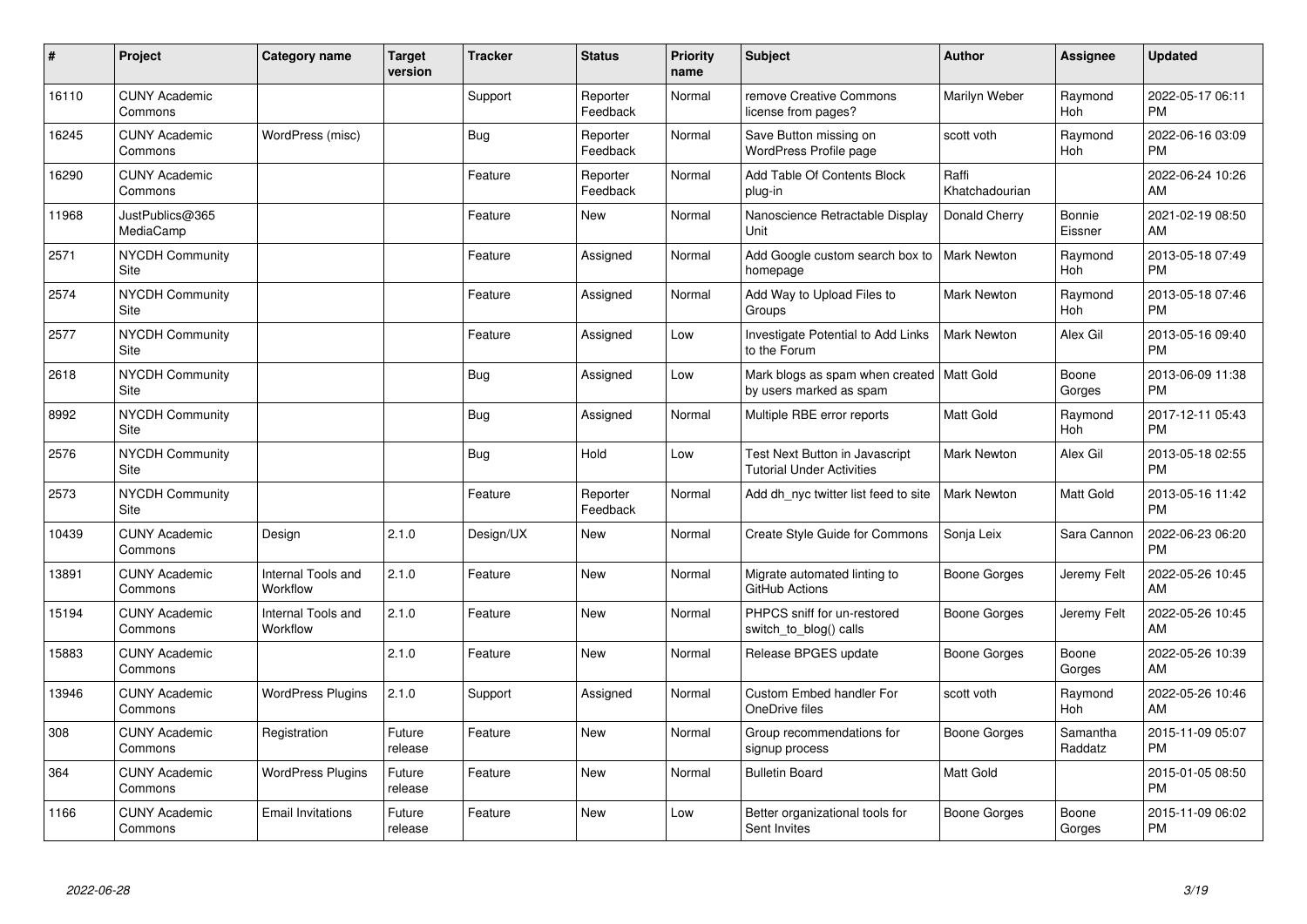| $\#$ | Project                         | Category name            | <b>Target</b><br>version | <b>Tracker</b> | <b>Status</b> | <b>Priority</b><br>name | <b>Subject</b>                                                                    | <b>Author</b>       | <b>Assignee</b>     | <b>Updated</b>                |
|------|---------------------------------|--------------------------|--------------------------|----------------|---------------|-------------------------|-----------------------------------------------------------------------------------|---------------------|---------------------|-------------------------------|
| 1167 | <b>CUNY Academic</b><br>Commons | <b>Email Invitations</b> | Future<br>release        | Feature        | <b>New</b>    | Low                     | Allow email invitations to be<br>resent                                           | Boone Gorges        | Boone<br>Gorges     | 2015-11-12 12:53<br>AM        |
| 2753 | <b>CUNY Academic</b><br>Commons | <b>Public Portfolio</b>  | Future<br>release        | Feature        | <b>New</b>    | Normal                  | Create actual actual tagification in<br>academic interests and other<br>fields    | Micki Kaufman       | Boone<br>Gorges     | 2015-01-05 08:52<br><b>PM</b> |
| 3048 | <b>CUNY Academic</b><br>Commons | <b>Public Portfolio</b>  | Future<br>release        | Feature        | <b>New</b>    | Low                     | Images for rich text profile fields                                               | <b>Boone Gorges</b> | Boone<br>Gorges     | 2014-02-19 12:56<br><b>PM</b> |
| 3059 | <b>CUNY Academic</b><br>Commons | Group Forums             | Future<br>release        | Design/UX      | <b>New</b>    | Normal                  | Forum Post Permissable Content<br><b>Explanatory Text</b>                         | Chris Stein         | Chris Stein         | 2015-04-02 11:27<br>AM        |
| 3580 | <b>CUNY Academic</b><br>Commons | Group Blogs              | Future<br>release        | Feature        | <b>New</b>    | Normal                  | Multiple blogs per group                                                          | Boone Gorges        | Boone<br>Gorges     | 2018-02-20 02:02<br><b>PM</b> |
| 3691 | <b>CUNY Academic</b><br>Commons | <b>WordPress Plugins</b> | Future<br>release        | <b>Bug</b>     | <b>New</b>    | Normal                  | <b>WPMU Domain Mapping</b><br>Debugging on cdev                                   | Raymond Hoh         | Matt Gold           | 2014-12-12 09:04<br>AM        |
| 4222 | <b>CUNY Academic</b><br>Commons | <b>User Experience</b>   | Future<br>release        | Design/UX      | <b>New</b>    | Normal                  | Add information to 'Delete<br>Account' page                                       | Samantha Raddatz    | scott voth          | 2015-06-26 11:35<br>AM        |
| 4225 | <b>CUNY Academic</b><br>Commons | <b>DiRT</b> Integration  | Future<br>release        | Design/UX      | <b>New</b>    | Normal                  | Add information to DIRT page (in<br>Create a Group)                               | Samantha Raddatz    | Matt Gold           | 2015-06-26 03:14<br><b>PM</b> |
| 4226 | <b>CUNY Academic</b><br>Commons | <b>BuddyPress Docs</b>   | Future<br>release        | Design/UX      | <b>New</b>    | Normal                  | Add option to connect a Doc with<br>a Group                                       | Samantha Raddatz    | Samantha<br>Raddatz | 2015-09-09 04:08<br><b>PM</b> |
| 4253 | <b>CUNY Academic</b><br>Commons | Public Portfolio         | Future<br>release        | Design/UX      | <b>New</b>    | Normal                  | Encourage users to add portfolio<br>content                                       | Samantha Raddatz    | Samantha<br>Raddatz | 2015-07-07 11:32<br>AM        |
| 4481 | <b>CUNY Academic</b><br>Commons | Events                   | Future<br>release        | Feature        | <b>New</b>    | Normal                  | Group admins/mods should have<br>the ability to unlink an event from<br>the group | Boone Gorges        | Boone<br>Gorges     | 2017-04-24 03:53<br><b>PM</b> |
| 4535 | <b>CUNY Academic</b><br>Commons | My Commons               | Future<br>release        | Bug            | <b>New</b>    | Low                     | My Commons filter issue                                                           | scott voth          | Raymond<br>Hoh      | 2015-09-01 11:17<br>AM        |
| 4592 | <b>CUNY Academic</b><br>Commons | Events                   | Future<br>release        | Design/UX      | <b>New</b>    | Normal                  | Event Creation - Venue Dropdown<br>Slow                                           | Samantha Raddatz    | Boone<br>Gorges     | 2015-09-14 04:56<br><b>PM</b> |
| 4622 | <b>CUNY Academic</b><br>Commons | <b>Public Portfolio</b>  | Future<br>release        | Design/UX      | <b>New</b>    | Normal                  | <b>Profile Visibility Settings</b>                                                | Samantha Raddatz    | Samantha<br>Raddatz | 2015-09-21 12:18<br><b>PM</b> |
| 4635 | <b>CUNY Academic</b><br>Commons | Authentication           | Future<br>release        | Feature        | <b>New</b>    | Normal                  | Allow non-WP authentication                                                       | Boone Gorges        | Sonja Leix          | 2019-03-01 02:05<br><b>PM</b> |
| 5050 | <b>CUNY Academic</b><br>Commons | Social Paper             | Future<br>release        | Feature        | <b>New</b>    | Low                     | Making comments visible in SP<br>editing mode (SP suggestion #1)                  | Marilyn Weber       | Samantha<br>Raddatz | 2019-09-17 11:10<br><b>PM</b> |
| 5052 | <b>CUNY Academic</b><br>Commons | Social Paper             | Future<br>release        | Feature        | <b>New</b>    | Low                     | Sentence by sentence or line by<br>line comments (SP suggestion #3)               | Marilyn Weber       | Boone<br>Gorges     | 2016-02-11 10:24<br><b>PM</b> |
| 5053 | CUNY Academic<br>Commons        | Social Paper             | Future<br>release        | Feature        | <b>New</b>    | Low                     | Scrollable menu to add readers<br>(SP suggestion #4)                              | Marilyn Weber       | Samantha<br>Raddatz | 2016-04-21 05:21<br><b>PM</b> |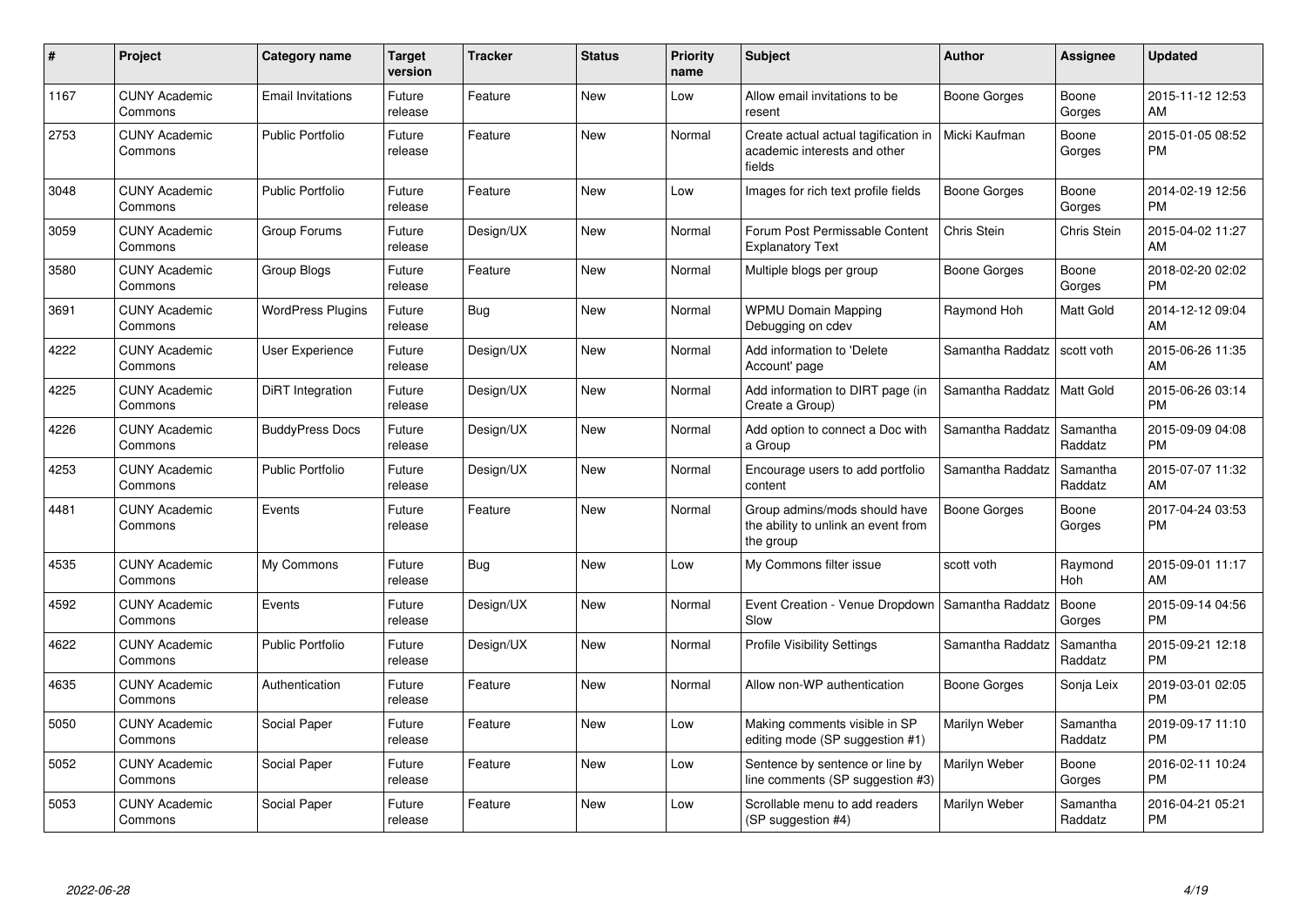| #    | Project                         | <b>Category name</b>       | <b>Target</b><br>version | <b>Tracker</b> | <b>Status</b> | <b>Priority</b><br>name | <b>Subject</b>                                                                                                                                        | <b>Author</b>           | <b>Assignee</b>     | <b>Updated</b>                |
|------|---------------------------------|----------------------------|--------------------------|----------------|---------------|-------------------------|-------------------------------------------------------------------------------------------------------------------------------------------------------|-------------------------|---------------------|-------------------------------|
| 5058 | <b>CUNY Academic</b><br>Commons | Social Paper               | Future<br>release        | Feature        | New           | Low                     | Can there be a clearer signal that<br>even when comments have<br>already been made you add<br>comments by clicking on the side?<br>(SP suggestion #5) | Marilyn Weber           | Samantha<br>Raddatz | 2016-02-11 10:24<br><b>PM</b> |
| 5182 | <b>CUNY Academic</b><br>Commons | Social Paper               | Future<br>release        | Design/UX      | New           | Normal                  | "Publishing" a private paper on<br>social paper?                                                                                                      | Raffi<br>Khatchadourian | Boone<br>Gorges     | 2016-10-13 04:12<br><b>PM</b> |
| 5183 | <b>CUNY Academic</b><br>Commons | Social Paper               | Future<br>release        | Design/UX      | New           | Normal                  | Creating a new paper when<br>viewing an existing paper                                                                                                | Raffi<br>Khatchadourian | Samantha<br>Raddatz | 2016-02-02 12:09<br><b>PM</b> |
| 5199 | <b>CUNY Academic</b><br>Commons | Social Paper               | Future<br>release        | Feature        | New           | Normal                  | add tables to the SP editor                                                                                                                           | Marilyn Weber           |                     | 2016-10-24 11:27<br>AM        |
| 5205 | <b>CUNY Academic</b><br>Commons | Social Paper               | Future<br>release        | Feature        | New           | Normal                  | Social Paper folders                                                                                                                                  | Marilyn Weber           |                     | 2016-02-11 10:24<br><b>PM</b> |
| 5282 | <b>CUNY Academic</b><br>Commons | Social Paper               | Future<br>release        | <b>Bug</b>     | New           | Normal                  | Replying via email directs to<br>paper but not individual comment.                                                                                    | Marilyn Weber           | Raymond<br>Hoh      | 2016-03-02 01:48<br><b>PM</b> |
| 5397 | <b>CUNY Academic</b><br>Commons | Social Paper               | Future<br>release        | Feature        | New           | Normal                  | frustrating to have to<br>enable/disable in SP                                                                                                        | Marilyn Weber           | Samantha<br>Raddatz | 2016-04-20 03:39<br><b>PM</b> |
| 5488 | <b>CUNY Academic</b><br>Commons | Social Paper               | Future<br>release        | <b>Bug</b>     | New           | Normal                  | Add a "last edited by" field to<br>Social Paper group directories                                                                                     | Boone Gorges            |                     | 2016-04-21 10:05<br><b>PM</b> |
| 5489 | <b>CUNY Academic</b><br>Commons | Social Paper               | Future<br>release        | Feature        | New           | Normal                  | Asc/desc sorting for Social Paper<br>directories                                                                                                      | Boone Gorges            |                     | 2016-04-21 10:06<br><b>PM</b> |
| 5992 | <b>CUNY Academic</b><br>Commons | <b>Email Notifications</b> | Future<br>release        | Feature        | New           | Normal                  | Changing the From line of<br>autogenerated blog emails                                                                                                | Marilyn Weber           |                     | 2018-09-27 05:19<br>PM        |
| 6078 | <b>CUNY Academic</b><br>Commons | <b>Blogs (BuddyPress)</b>  | Future<br>release        | Feature        | New           | Normal                  | <b>Explore Adding Network Blog</b><br>Metadata Plugin                                                                                                 | Luke Waltzer            | Luke Waltzer        | 2016-10-11 10:29<br><b>PM</b> |
| 6332 | <b>CUNY Academic</b><br>Commons | WordPress (misc)           | Future<br>release        | Feature        | <b>New</b>    | Normal                  | Allow uploaded files to be marked<br>as private in an ad hoc way                                                                                      | <b>Boone Gorges</b>     |                     | 2016-10-17 11:41<br><b>PM</b> |
| 6389 | <b>CUNY Academic</b><br>Commons | <b>BuddyPress Docs</b>     | Future<br>release        | Feature        | New           | Low                     | Make Discussion Area Visible<br>When Editing a Doc                                                                                                    | Luke Waltzer            | Boone<br>Gorges     | 2016-10-21 04:16<br><b>PM</b> |
| 6749 | <b>CUNY Academic</b><br>Commons | Events                     | Future<br>release        | <b>Bug</b>     | <b>New</b>    | Low                     | BPEO iCal request can trigger<br>very large number of DB queries                                                                                      | <b>Boone Gorges</b>     | Raymond<br>Hoh      | 2016-11-15 10:09<br><b>PM</b> |
| 6755 | <b>CUNY Academic</b><br>Commons | WordPress (misc)           | Future<br>release        | Bug            | New           | Normal                  | Cannot Deactivate Plugin                                                                                                                              | Laura Kane              |                     | 2016-11-16 01:12<br><b>PM</b> |
| 7022 | <b>CUNY Academic</b><br>Commons | Announcements              | Future<br>release        | <b>Bug</b>     | <b>New</b>    | Normal                  | Sitewide announcements should<br>be displayed on, and dismissable<br>from, mapped domains                                                             | Boone Gorges            | Boone<br>Gorges     | 2018-03-22 10:18<br>AM        |
| 7624 | <b>CUNY Academic</b><br>Commons | BuddyPress (misc)          | Future<br>release        | Design/UX      | <b>New</b>    | Normal                  | <b>BP Notifications</b>                                                                                                                               | Luke Waltzer            | Paige Dupont        | 2017-02-08 10:43<br><b>PM</b> |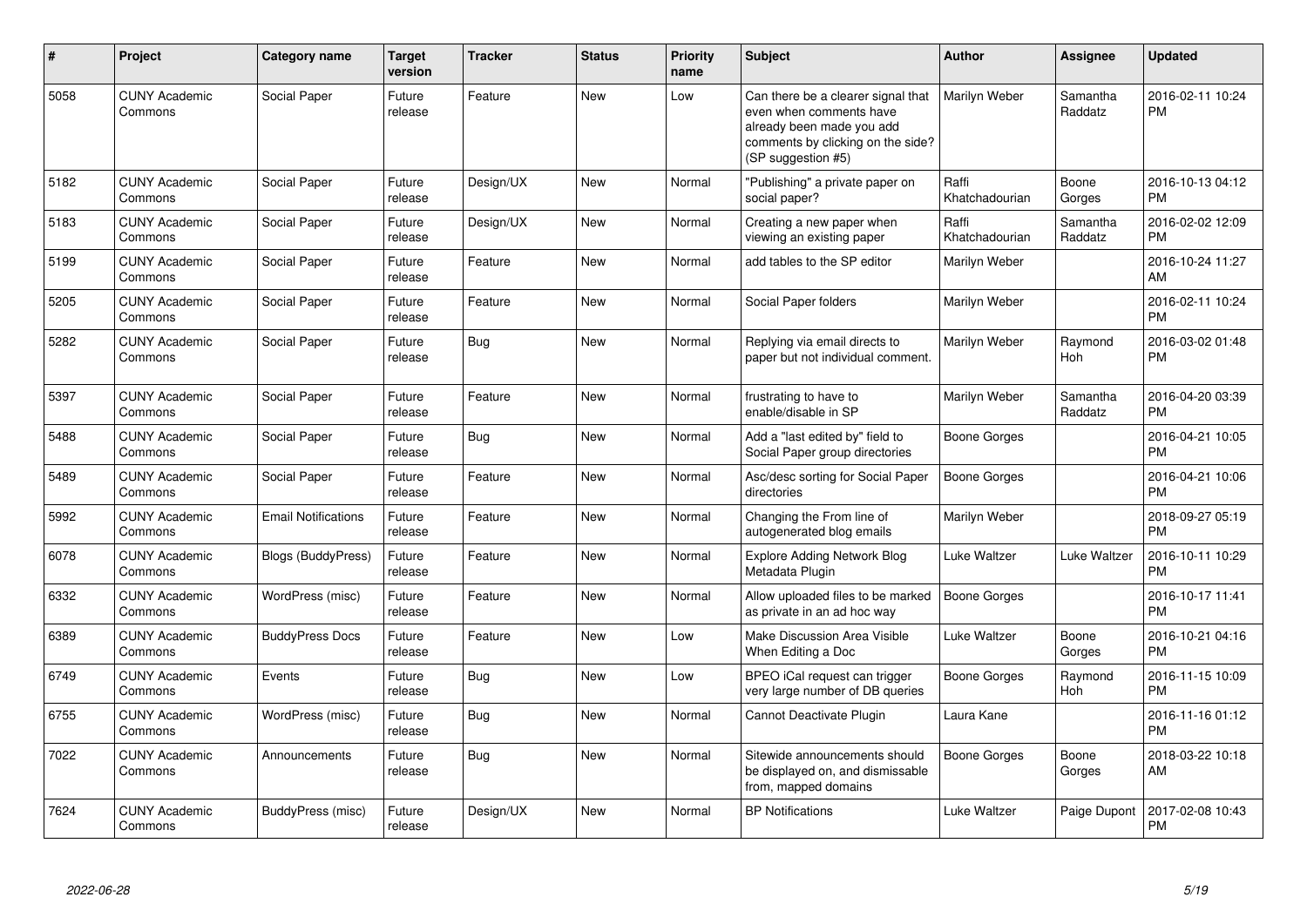| $\#$  | Project                         | <b>Category name</b>        | <b>Target</b><br>version | <b>Tracker</b> | <b>Status</b> | <b>Priority</b><br>name | <b>Subject</b>                                                                                               | <b>Author</b>           | <b>Assignee</b>    | <b>Updated</b>                |
|-------|---------------------------------|-----------------------------|--------------------------|----------------|---------------|-------------------------|--------------------------------------------------------------------------------------------------------------|-------------------------|--------------------|-------------------------------|
| 7663  | <b>CUNY Academic</b><br>Commons | Social Paper                | Future<br>release        | <b>Bug</b>     | <b>New</b>    | Normal                  | Social Paper notifications not<br>formatted correctly on secondary<br>sites                                  | <b>Boone Gorges</b>     | Boone<br>Gorges    | 2018-04-16 03:52<br>РM        |
| 7981  | <b>CUNY Academic</b><br>Commons | Social Paper                | Future<br>release        | <b>Bug</b>     | <b>New</b>    | Normal                  | Social Paper comments should<br>not go to spam                                                               | Luke Waltzer            | Boone<br>Gorges    | 2018-04-16 03:52<br><b>PM</b> |
| 8211  | <b>CUNY Academic</b><br>Commons | <b>WordPress Themes</b>     | Future<br>release        | Feature        | New           | Normal                  | Theme Suggestions: Material<br>Design-Inspired Themes                                                        | Margaret Galvan         | Margaret<br>Galvan | 2017-08-07 02:48<br><b>PM</b> |
| 8498  | <b>CUNY Academic</b><br>Commons | <b>WordPress Plugins</b>    | Future<br>release        | Feature        | New           | Low                     | <b>Gravity Forms Email Users</b>                                                                             | Raffi<br>Khatchadourian | Matt Gold          | 2017-10-13 12:58<br><b>PM</b> |
| 8835  | <b>CUNY Academic</b><br>Commons | <b>Blogs (BuddyPress)</b>   | Future<br>release        | Feature        | New           | Normal                  | Extend cuny.is shortlinks to sites                                                                           | Luke Waltzer            | Boone<br>Gorges    | 2022-04-26 11:59<br>AM        |
| 9720  | <b>CUNY Academic</b><br>Commons | Authentication              | Future<br>release        | Feature        | New           | Normal                  | The Commons should be an<br>oAuth provider                                                                   | Boone Gorges            |                    | 2019-03-01 02:04<br><b>PM</b> |
| 9926  | <b>CUNY Academic</b><br>Commons | <b>WordPress Plugins</b>    | Future<br>release        | <b>Bug</b>     | New           | Normal                  | twitter-mentions-as-comments<br>cron jobs can run long                                                       | <b>Boone Gorges</b>     | Boone<br>Gorges    | 2018-10-24 12:34<br><b>PM</b> |
| 10226 | <b>CUNY Academic</b><br>Commons | Courses                     | Future<br>release        | Feature        | New           | Normal                  | Add "My Courses" to drop down<br>list                                                                        | scott voth              | Boone<br>Gorges    | 2021-11-19 12:42<br><b>PM</b> |
| 10354 | <b>CUNY Academic</b><br>Commons | <b>Public Portfolio</b>     | Future<br>release        | Feature        | <b>New</b>    | Normal                  | Opt out of Having a Profile Page                                                                             | scott voth              | Chris Stein        | 2020-05-12 10:43<br>AM        |
| 10580 | <b>CUNY Academic</b><br>Commons | Information<br>Architecture | Future<br>release        | Design/UX      | New           | Normal                  | Primary nav item review                                                                                      | <b>Boone Gorges</b>     | Sara Cannon        | 2021-11-19 12:37<br><b>PM</b> |
| 11024 | <b>CUNY Academic</b><br>Commons | WordPress (misc)            | Future<br>release        | <b>Bug</b>     | <b>New</b>    | Normal                  | Subsites should not show "you<br>should update your .htaccess<br>now" notice after permalink setting<br>save | <b>Boone Gorges</b>     |                    | 2019-01-28 01:35<br>PM        |
| 11243 | <b>CUNY Academic</b><br>Commons | BuddyPress (misc)           | Future<br>release        | <b>Bug</b>     | New           | Normal                  | Audit bp-custom.php                                                                                          | Raymond Hoh             | Raymond<br>Hoh     | 2022-04-26 11:59<br>AM        |
| 11392 | <b>CUNY Academic</b><br>Commons |                             | Future<br>release        | <b>Bug</b>     | New           | Normal                  | Migrate users away from<br><b>StatPress</b>                                                                  | <b>Boone Gorges</b>     |                    | 2019-04-23 03:53<br><b>PM</b> |
| 11531 | <b>CUNY Academic</b><br>Commons | Events                      | Future<br>release        | Feature        | New           | Normal                  | Main Events calendar should<br>include non-public events that<br>user has access to                          | scott voth              | Boone<br>Gorges    | 2019-06-11 10:00<br>AM        |
| 11789 | <b>CUNY Academic</b><br>Commons | Courses                     | Future<br>release        | Feature        | New           | Normal                  | Ability to remove item from<br>Courses list                                                                  | Laurie Hurson           | Sonja Leix         | 2019-09-24 12:28<br>PM        |
| 11834 | <b>CUNY Academic</b><br>Commons | Group Files                 | Future<br>release        | Feature        | New           | Normal                  | Improved tools for managing<br>group file folders                                                            | <b>Boone Gorges</b>     | Sonja Leix         | 2019-09-06 03:55<br><b>PM</b> |
| 11843 | <b>CUNY Academic</b><br>Commons | WordPress (misc)            | Future<br>release        | Design/UX      | New           | Normal                  | Tweaking the Gutenberg Editor<br>Interface                                                                   | Laurie Hurson           |                    | 2022-04-26 12:00<br><b>PM</b> |
| 11860 | <b>CUNY Academic</b><br>Commons | Registration                | Future<br>release        | Feature        | New           | Normal                  | <b>Ensure Students Are Aware They</b><br>Can Use Aliases At Registration                                     | scott voth              |                    | 2019-09-24 08:46<br>AM        |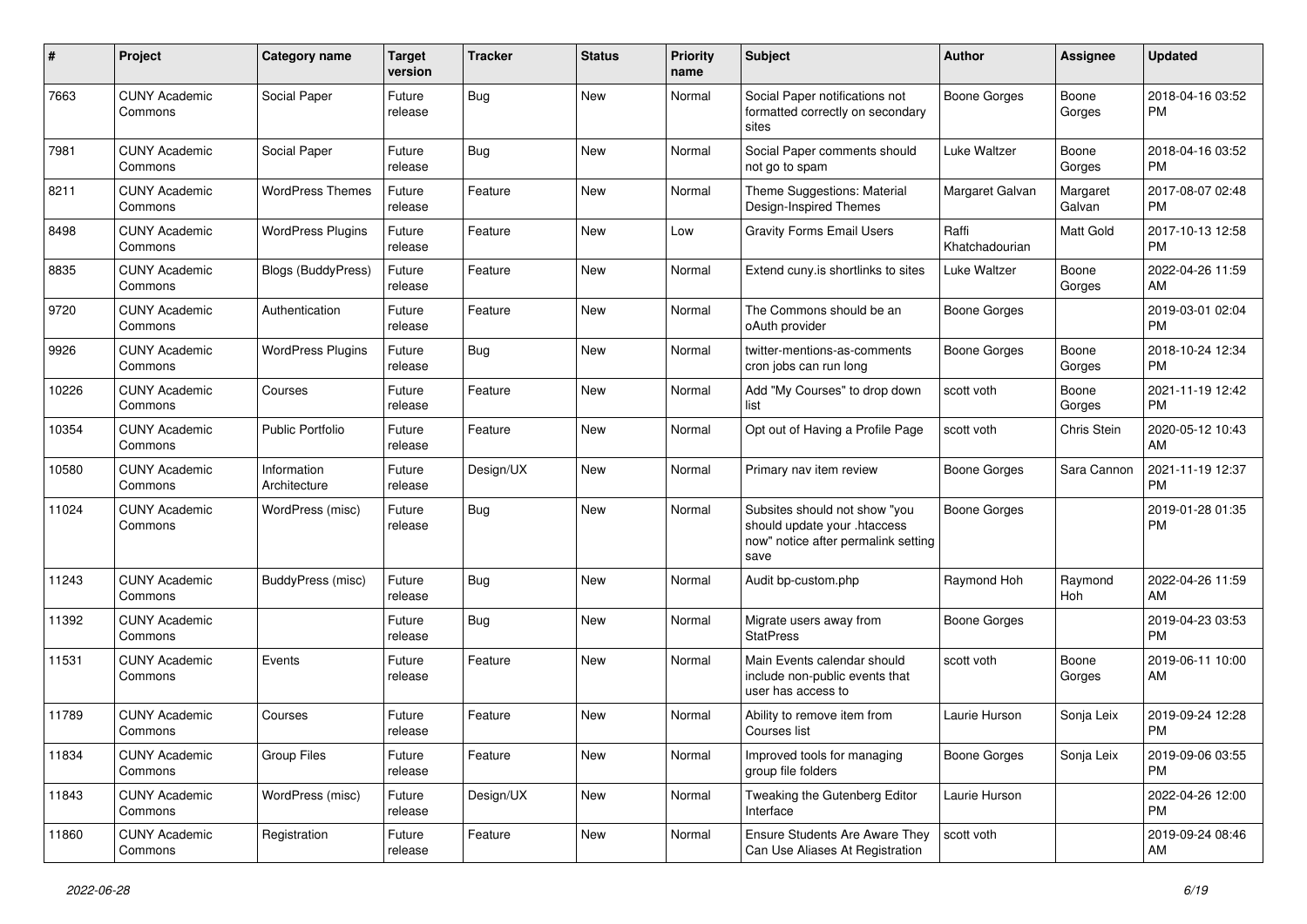| #     | Project                         | <b>Category name</b>       | <b>Target</b><br>version | <b>Tracker</b> | <b>Status</b> | <b>Priority</b><br>name | Subject                                                                                       | Author              | <b>Assignee</b>     | <b>Updated</b>                |
|-------|---------------------------------|----------------------------|--------------------------|----------------|---------------|-------------------------|-----------------------------------------------------------------------------------------------|---------------------|---------------------|-------------------------------|
| 12042 | <b>CUNY Academic</b><br>Commons | <b>Email Notifications</b> | Future<br>release        | Feature        | New           | Normal                  | Improved error logging for BPGES   Boone Gorges<br>send queue                                 |                     | Boone<br>Gorges     | 2021-11-19 12:25<br><b>PM</b> |
| 12091 | <b>CUNY Academic</b><br>Commons | <b>Group Files</b>         | Future<br>release        | Feature        | New           | Normal                  | Improved pre-upload file<br>validation for bp-group-documents                                 | <b>Boone Gorges</b> | Boone<br>Gorges     | 2019-11-14 01:21<br><b>PM</b> |
| 12573 | <b>CUNY Academic</b><br>Commons | <b>WordPress Plugins</b>   | Future<br>release        | <b>Bug</b>     | New           | Normal                  | <b>CommentPress Core Issues</b>                                                               | scott voth          |                     | 2020-03-24 04:32<br><b>PM</b> |
| 13048 | <b>CUNY Academic</b><br>Commons | Shortcodes and<br>embeds   | Future<br>release        | Feature        | <b>New</b>    | Normal                  | Jupyter Notebooks support                                                                     | <b>Boone Gorges</b> |                     | 2020-07-14 11:46<br>AM        |
| 13199 | <b>CUNY Academic</b><br>Commons | Group Forums               | Future<br>release        | Feature        | <b>New</b>    | Normal                  | Favoring Groups over bbPress<br>plugin                                                        | Colin McDonald      | Colin<br>McDonald   | 2021-11-19 12:28<br><b>PM</b> |
| 13331 | <b>CUNY Academic</b><br>Commons | Site cloning               | Future<br>release        | <b>Bug</b>     | New           | Normal                  | Combine Site Template and<br>Clone operations                                                 | <b>Boone Gorges</b> | Jeremy Felt         | 2021-11-19 12:39<br><b>PM</b> |
| 13358 | <b>CUNY Academic</b><br>Commons | Group Forums               | Future<br>release        | Feature        | New           | Normal                  | Improved UI for group forum<br>threading settings                                             | <b>Boone Gorges</b> | Raymond<br>Hoh      | 2021-11-19 12:27<br><b>PM</b> |
| 13370 | <b>CUNY Academic</b><br>Commons | Group Library              | Future<br>release        | Feature        | New           | Normal                  | Library bulk deletion and folder<br>editing                                                   | Colin McDonald      | Boone<br>Gorges     | 2020-10-13 10:41<br>AM        |
| 13466 | <b>CUNY Academic</b><br>Commons | Cavalcade                  | Future<br>release        | Feature        | <b>New</b>    | Normal                  | Automated cleanup for duplicate<br>Cavalcade tasks                                            | <b>Boone Gorges</b> | Boone<br>Gorges     | 2020-10-13 05:24<br><b>PM</b> |
| 13650 | <b>CUNY Academic</b><br>Commons | Group Library              | Future<br>release        | Feature        | <b>New</b>    | Normal                  | Forum Attachments in Group<br>Library                                                         | Laurie Hurson       |                     | 2021-11-19 12:30<br><b>PM</b> |
| 13835 | <b>CUNY Academic</b><br>Commons | WordPress (misc)           | Future<br>release        | Feature        | <b>New</b>    | Normal                  | Allow OneSearch widget to have<br>'CUNY' as campus                                            | <b>Boone Gorges</b> | Boone<br>Gorges     | 2021-11-19 12:39<br><b>PM</b> |
| 14184 | <b>CUNY Academic</b><br>Commons | <b>Public Portfolio</b>    | Future<br>release        | Feature        | <b>New</b>    | Normal                  | Centralized mechanism for storing<br>Campus affiliations                                      | <b>Boone Gorges</b> | Boone<br>Gorges     | 2022-01-04 11:35<br>AM        |
| 14309 | <b>CUNY Academic</b><br>Commons | Group Library              | Future<br>release        | Feature        | <b>New</b>    | Normal                  | Better handling of<br>bp_group_document file<br>download attempts when file is<br>not present | <b>Boone Gorges</b> | Boone<br>Gorges     | 2021-11-19 12:28<br><b>PM</b> |
| 14496 | <b>CUNY Academic</b><br>Commons | Domain Mapping             | Future<br>release        | <b>Bug</b>     | New           | Normal                  | Mapped domain SSO uses<br>third-party cookies                                                 | Raymond Hoh         | Raymond<br>Hoh      | 2021-05-24 04:03<br><b>PM</b> |
| 14787 | <b>CUNY Academic</b><br>Commons | <b>Plugin Packages</b>     | Future<br>release        | Feature        | New           | Normal                  | Creating a "Design" plugin<br>package                                                         | Laurie Hurson       | scott voth          | 2022-04-27 04:56<br><b>PM</b> |
| 14987 | <b>CUNY Academic</b><br>Commons | <b>WordPress Plugins</b>   | Future<br>release        | Bug            | New           | Normal                  | Elementor update causes<br>database freeze-up                                                 | <b>Boone Gorges</b> | Boone<br>Gorges     | 2021-11-29 12:02<br>PM        |
| 58    | <b>CUNY Academic</b><br>Commons | BuddyPress (misc)          | Future<br>release        | Feature        | Assigned      | Low                     | Make member search sortable by<br>last name                                                   | Roberta Brody       | Boone<br>Gorges     | 2010-08-26 02:38<br>PM        |
| 287   | <b>CUNY Academic</b><br>Commons | WordPress (misc)           | Future<br>release        | Feature        | Assigned      | Normal                  | Create troubleshooting tool for<br>account sign-up                                            | Matt Gold           | Boone<br>Gorges     | 2015-11-09 06:17<br><b>PM</b> |
| 310   | <b>CUNY Academic</b><br>Commons | BuddyPress (misc)          | Future<br>release        | Feature        | Assigned      | Low                     | Friend Request Email                                                                          | Matt Gold           | Samantha<br>Raddatz | 2015-11-09 05:08<br><b>PM</b> |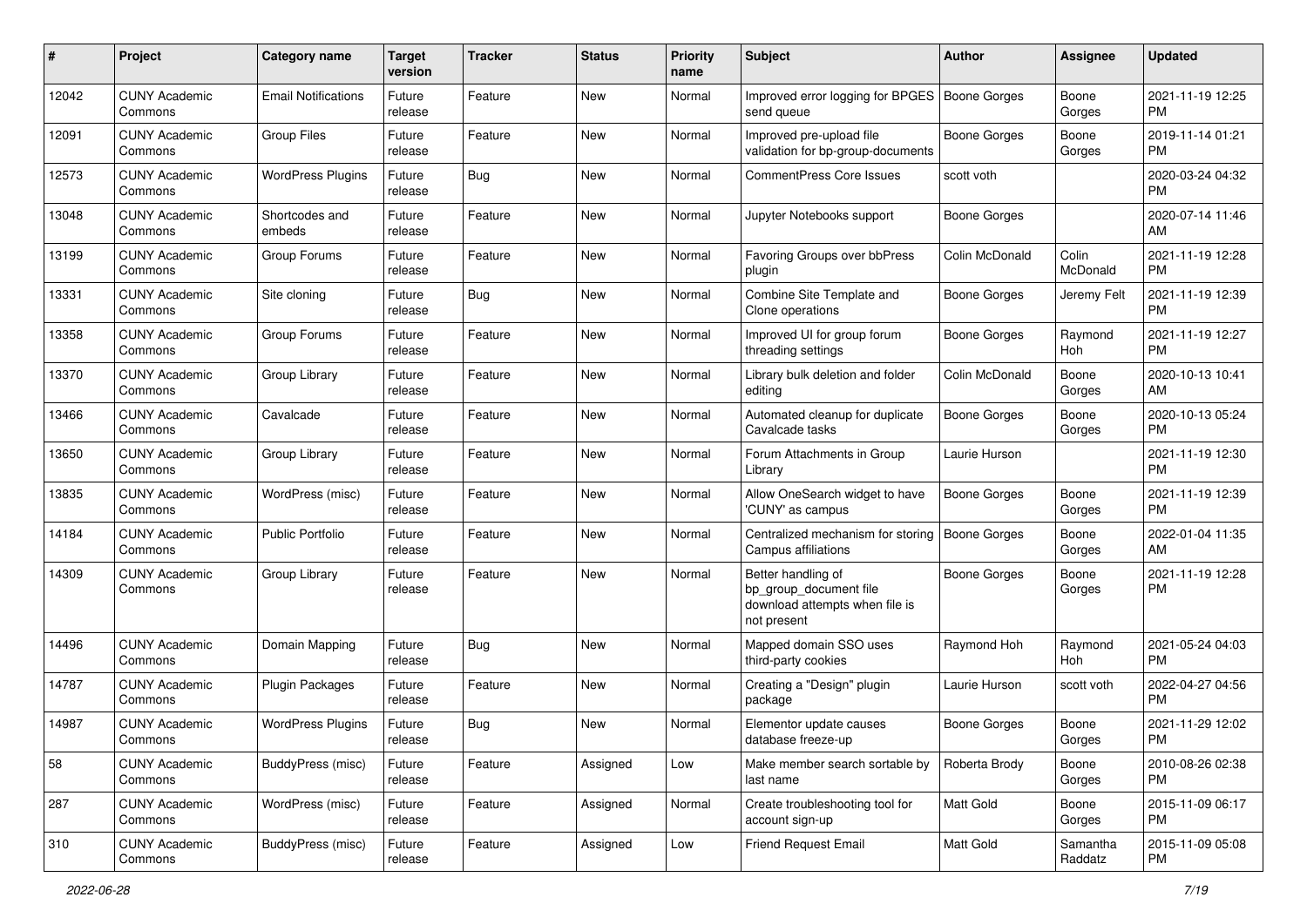| #   | Project                         | <b>Category name</b>       | <b>Target</b><br>version | <b>Tracker</b> | <b>Status</b> | <b>Priority</b><br>name | <b>Subject</b>                                                                | Author              | <b>Assignee</b>     | <b>Updated</b>                |
|-----|---------------------------------|----------------------------|--------------------------|----------------|---------------|-------------------------|-------------------------------------------------------------------------------|---------------------|---------------------|-------------------------------|
| 333 | <b>CUNY Academic</b><br>Commons | <b>Email Notifications</b> | Future<br>release        | Feature        | Assigned      | Low                     | Delay Forum Notification Email<br>Delivery Until After Editing Period<br>Ends | <b>Matt Gold</b>    | Raymond<br>Hoh      | 2015-11-09 06:01<br>PM        |
| 365 | <b>CUNY Academic</b><br>Commons | WordPress (misc)           | Future<br>release        | Feature        | Assigned      | Normal                  | <b>Create Mouseover Tooltips</b><br>throughout Site                           | <b>Matt Gold</b>    | Chris Stein         | 2015-11-09 06:18<br><b>PM</b> |
| 370 | <b>CUNY Academic</b><br>Commons | Registration               | Future<br>release        | Feature        | Assigned      | High                    | <b>Guest Accounts</b>                                                         | <b>Matt Gold</b>    | Matt Gold           | 2015-04-09 09:33<br><b>PM</b> |
| 377 | <b>CUNY Academic</b><br>Commons | BuddyPress (misc)          | Future<br>release        | Feature        | Assigned      | Normal                  | Like buttons                                                                  | <b>Matt Gold</b>    | Boone<br>Gorges     | 2010-11-16 05:13<br><b>PM</b> |
| 412 | <b>CUNY Academic</b><br>Commons | <b>WordPress Themes</b>    | Future<br>release        | Feature        | Assigned      | Normal                  | <b>Featured Themes</b>                                                        | <b>Matt Gold</b>    | Dominic<br>Giglio   | 2015-01-05 08:44<br>PM        |
| 435 | <b>CUNY Academic</b><br>Commons | BuddyPress (misc)          | Future<br>release        | Feature        | Assigned      | Normal                  | Include Avatar Images in Forum<br><b>Post Notification Emails</b>             | Matt Gold           | Boone<br>Gorges     | 2010-12-08 12:40<br><b>PM</b> |
| 481 | <b>CUNY Academic</b><br>Commons | Groups (misc)              | Future<br>release        | Feature        | Assigned      | Normal                  | ability to archive inactive groups<br>and blogs                               | Michael Mandiberg   | Samantha<br>Raddatz | 2015-11-09 05:56<br><b>PM</b> |
| 497 | <b>CUNY Academic</b><br>Commons | <b>WordPress Plugins</b>   | Future<br>release        | Feature        | Assigned      | Normal                  | Drag and Drop Ordering on<br><b>Gallery Post Plugin</b>                       | Matt Gold           | Ron Rennick         | 2015-11-09 06:18<br><b>PM</b> |
| 500 | <b>CUNY Academic</b><br>Commons | BuddyPress (misc)          | Future<br>release        | Feature        | Assigned      | Normal                  | Export Group Data                                                             | <b>Matt Gold</b>    | Boone<br>Gorges     | 2010-12-19 12:09<br><b>PM</b> |
| 519 | <b>CUNY Academic</b><br>Commons | <b>BuddyPress Docs</b>     | Future<br>release        | Feature        | Assigned      | Low                     | TOC for individual docs - for new<br>BP "wiki-like" plugin                    | scott voth          | Boone<br>Gorges     | 2015-11-09 05:54<br><b>PM</b> |
| 554 | <b>CUNY Academic</b><br>Commons | BuddyPress (misc)          | Future<br>release        | Feature        | Assigned      | Normal                  | Add Trackback notifications to<br>site-wide activity feed                     | <b>Matt Gold</b>    | Boone<br>Gorges     | 2015-11-09 06:19<br><b>PM</b> |
| 585 | <b>CUNY Academic</b><br>Commons | Group Forums               | Future<br>release        | Feature        | Assigned      | Normal                  | Merge Forum Topics                                                            | Sarah Morgano       | Boone<br>Gorges     | 2011-07-06 04:11<br><b>PM</b> |
| 599 | <b>CUNY Academic</b><br>Commons | BuddyPress (misc)          | Future<br>release        | Feature        | Assigned      | Normal                  | Consider adding rating plugins for<br><b>BuddyPress/BBPress</b>               | <b>Matt Gold</b>    | Boone<br>Gorges     | 2011-08-22 06:50<br><b>PM</b> |
| 618 | <b>CUNY Academic</b><br>Commons | <b>BuddyPress Docs</b>     | Future<br>release        | Feature        | Assigned      | Normal                  | BuddyPress Docs: export formats                                               | <b>Boone Gorges</b> | Boone<br>Gorges     | 2015-11-09 05:38<br>PM        |
| 635 | <b>CUNY Academic</b><br>Commons | BuddyPress (misc)          | Future<br>release        | Feature        | Assigned      | Normal                  | Big Blue Button -<br>Videoconferencing in Groups and<br><b>Blogs</b>          | Matt Gold           | Boone<br>Gorges     | 2011-03-14 03:24<br>PM        |
| 653 | <b>CUNY Academic</b><br>Commons | Group Blogs                | Future<br>release        | Feature        | Assigned      | Normal                  | Redesign Integration of Groups<br>and Blogs                                   | Matt Gold           | Samantha<br>Raddatz | 2015-11-09 05:40<br>PM        |
| 658 | <b>CUNY Academic</b><br>Commons | <b>WordPress Plugins</b>   | Future<br>release        | Feature        | Assigned      | Normal                  | Rebulid Sitewide Tag Suggestion                                               | <b>Matt Gold</b>    | Boone<br>Gorges     | 2015-01-05 08:47<br>PM        |
| 860 | <b>CUNY Academic</b><br>Commons | Design                     | Future<br>release        | Design/UX      | Assigned      | Normal                  | <b>Standardize Button Treatment</b><br>Across the Commons                     | Chris Stein         | Chris Stein         | 2014-05-01 09:45<br>AM        |
| 940 | <b>CUNY Academic</b><br>Commons | Redmine                    | Future<br>release        | Feature        | Assigned      | Low                     | Communication with users after<br>releases                                    | Matt Gold           | Dominic<br>Giglio   | 2012-09-09 04:36<br><b>PM</b> |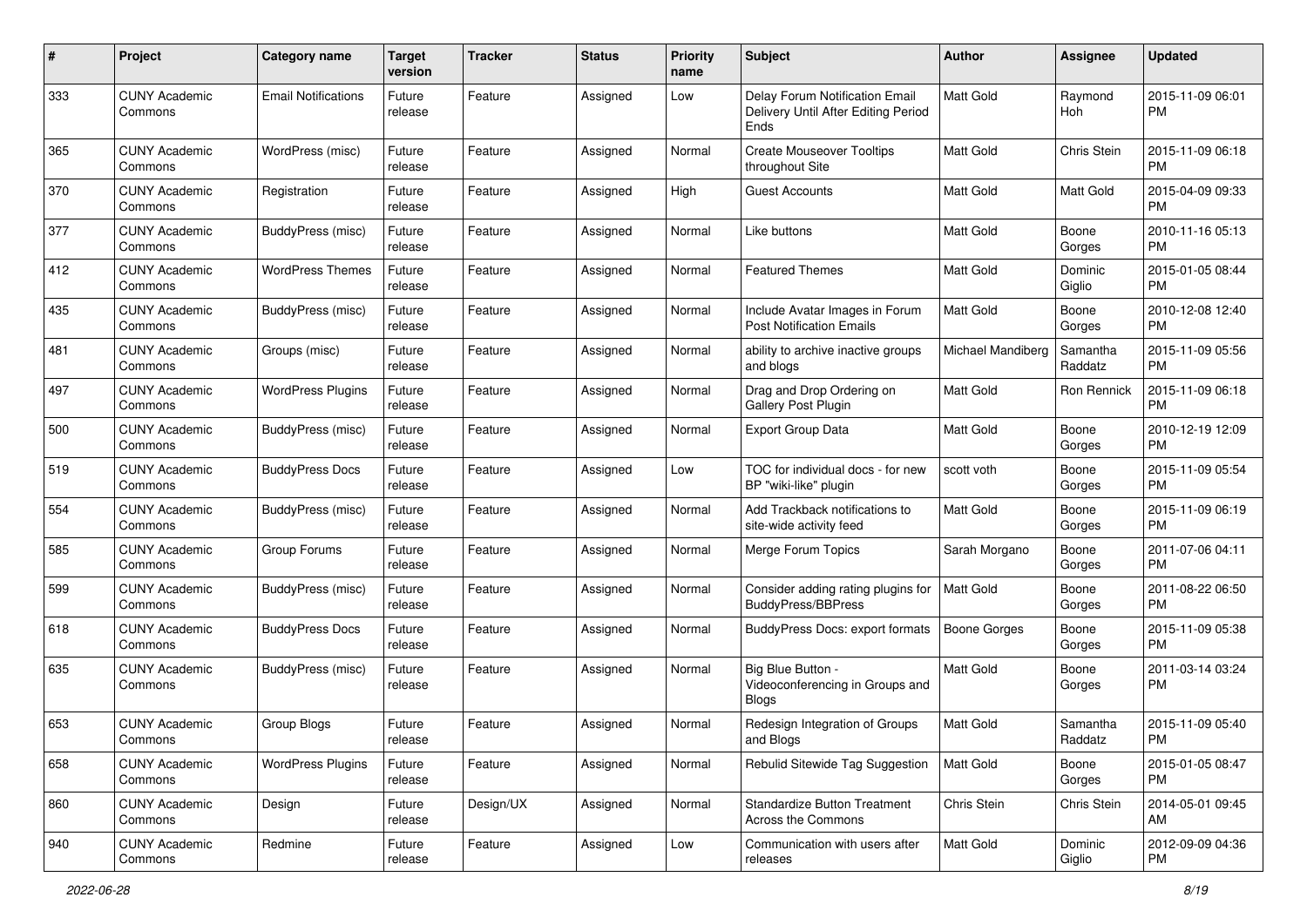| $\pmb{\#}$ | Project                         | Category name            | <b>Target</b><br>version | Tracker    | <b>Status</b> | <b>Priority</b><br>name | <b>Subject</b>                                                               | <b>Author</b>       | <b>Assignee</b>     | <b>Updated</b>                |
|------------|---------------------------------|--------------------------|--------------------------|------------|---------------|-------------------------|------------------------------------------------------------------------------|---------------------|---------------------|-------------------------------|
| 1105       | <b>CUNY Academic</b><br>Commons | WordPress (misc)         | Future<br>release        | Feature    | Assigned      | Normal                  | Rephrase Blog Privacy Options                                                | <b>Matt Gold</b>    | Samantha<br>Raddatz | 2015-11-09 06:19<br><b>PM</b> |
| 1165       | <b>CUNY Academic</b><br>Commons | <b>Email Invitations</b> | Future<br>release        | Feature    | Assigned      | Low                     | Allow saved lists of invitees under<br>Send Invites                          | Boone Gorges        | Boone<br>Gorges     | 2015-11-09 06:03<br><b>PM</b> |
| 1192       | <b>CUNY Academic</b><br>Commons | <b>Group Files</b>       | Future<br>release        | Feature    | Assigned      | Low                     | When posting group files, allow<br>users to add a category without<br>saving | Matt Gold           | Raymond<br>Hoh      | 2015-11-09 05:53<br><b>PM</b> |
| 1417       | <b>CUNY Academic</b><br>Commons | <b>BuddyPress Docs</b>   | Future<br>release        | Feature    | Assigned      | Low                     | <b>Bulk actions for BuddyPress Docs</b>                                      | Boone Gorges        | Boone<br>Gorges     | 2016-10-17 10:41<br><b>PM</b> |
| 1422       | <b>CUNY Academic</b><br>Commons | <b>BuddyPress Docs</b>   | Future<br>release        | Feature    | Assigned      | Normal                  | Make "created Doc" activity icons<br>non-mini                                | <b>Boone Gorges</b> | Boone<br>Gorges     | 2015-11-09 05:48<br><b>PM</b> |
| 1423       | <b>CUNY Academic</b><br>Commons | BuddyPress (misc)        | Future<br>release        | Feature    | Assigned      | Low                     | Show an avatar for pingback<br>comment activity items                        | Boone Gorges        | <b>Tahir Butt</b>   | 2016-10-24 12:03<br><b>PM</b> |
| 1460       | <b>CUNY Academic</b><br>Commons | Analytics                | Future<br>release        | Feature    | Assigned      | Normal                  | <b>Update System Report</b>                                                  | <b>Brian Foote</b>  | Boone<br>Gorges     | 2015-11-09 06:13<br><b>PM</b> |
| 1508       | <b>CUNY Academic</b><br>Commons | WordPress (misc)         | Future<br>release        | Feature    | Assigned      | Normal                  | Share login cookies across<br>mapped domains                                 | Boone Gorges        | Boone<br>Gorges     | 2012-07-02 12:12<br><b>PM</b> |
| 1562       | <b>CUNY Academic</b><br>Commons | <b>WordPress Plugins</b> | Future<br>release        | Feature    | Assigned      | Low                     | Play with NYT Collaborative<br><b>Authoring Tool</b>                         | <b>Matt Gold</b>    | Boone<br>Gorges     | 2015-01-05 08:47<br><b>PM</b> |
| 1744       | <b>CUNY Academic</b><br>Commons | <b>BuddyPress Docs</b>   | Future<br>release        | Feature    | Assigned      | Normal                  | Spreadsheet-style Docs                                                       | Boone Gorges        | Boone<br>Gorges     | 2015-11-09 06:13<br><b>PM</b> |
| 1888       | <b>CUNY Academic</b><br>Commons | Home Page                | Future<br>release        | Feature    | Assigned      | Normal                  | Refactor BP MPO Activity Filter to<br>support proper pagination              | Sarah Morgano       | Boone<br>Gorges     | 2014-05-01 07:11<br><b>PM</b> |
| 1983       | <b>CUNY Academic</b><br>Commons | Home Page                | Future<br>release        | Feature    | Assigned      | Low                     | Media Library integration with<br>Featured Content plugin                    | Boone Gorges        | Dominic<br>Giglio   | 2014-03-17 10:34<br>AM        |
| 2013       | <b>CUNY Academic</b><br>Commons | <b>Public Portfolio</b>  | Future<br>release        | Feature    | Assigned      | Low                     | Have Profile Privacy Options<br>show up only for filled-in fields            | <b>Matt Gold</b>    | Boone<br>Gorges     | 2015-11-09 06:09<br><b>PM</b> |
| 2167       | <b>CUNY Academic</b><br>Commons | WordPress (misc)         | Future<br>release        | <b>Bug</b> | Assigned      | Normal                  | CAC-Livestream Plugin Issues                                                 | Michael Smith       | Dominic<br>Giglio   | 2015-01-02 03:06<br><b>PM</b> |
| 2223       | <b>CUNY Academic</b><br>Commons | <b>WordPress Plugins</b> | Future<br>release        | Feature    | Assigned      | Low                     | Add Participad to the CUNY<br><b>Academic Commons</b>                        | <b>Matt Gold</b>    | Boone<br>Gorges     | 2014-09-17 10:03<br><b>PM</b> |
| 2325       | <b>CUNY Academic</b><br>Commons | BuddyPress (misc)        | Future<br>release        | Feature    | Assigned      | Low                     | Profile should have separate<br>fields for first/last names                  | local admin         | Boone<br>Gorges     | 2015-11-09 06:09<br><b>PM</b> |
| 2523       | <b>CUNY Academic</b><br>Commons | <b>BuddyPress Docs</b>   | Future<br>release        | Feature    | Assigned      | Normal                  | Allow Users to Upload Images to<br><b>BP</b> Docs                            | Matt Gold           | Boone<br>Gorges     | 2015-11-09 06:14<br><b>PM</b> |
| 2610       | <b>CUNY Academic</b><br>Commons | Group Invitations        | Future<br>release        | Feature    | Assigned      | Low                     | Request: Custom invitation<br>message to group invites                       | local admin         | Boone<br>Gorges     | 2015-11-09 06:13<br><b>PM</b> |
| 2754       | <b>CUNY Academic</b><br>Commons | Design                   | Future<br>release        | Feature    | Assigned      | Normal                  | Determine strategy for CAC logo<br>handling in top header                    | Micki Kaufman       | Chris Stein         | 2015-01-05 08:53<br><b>PM</b> |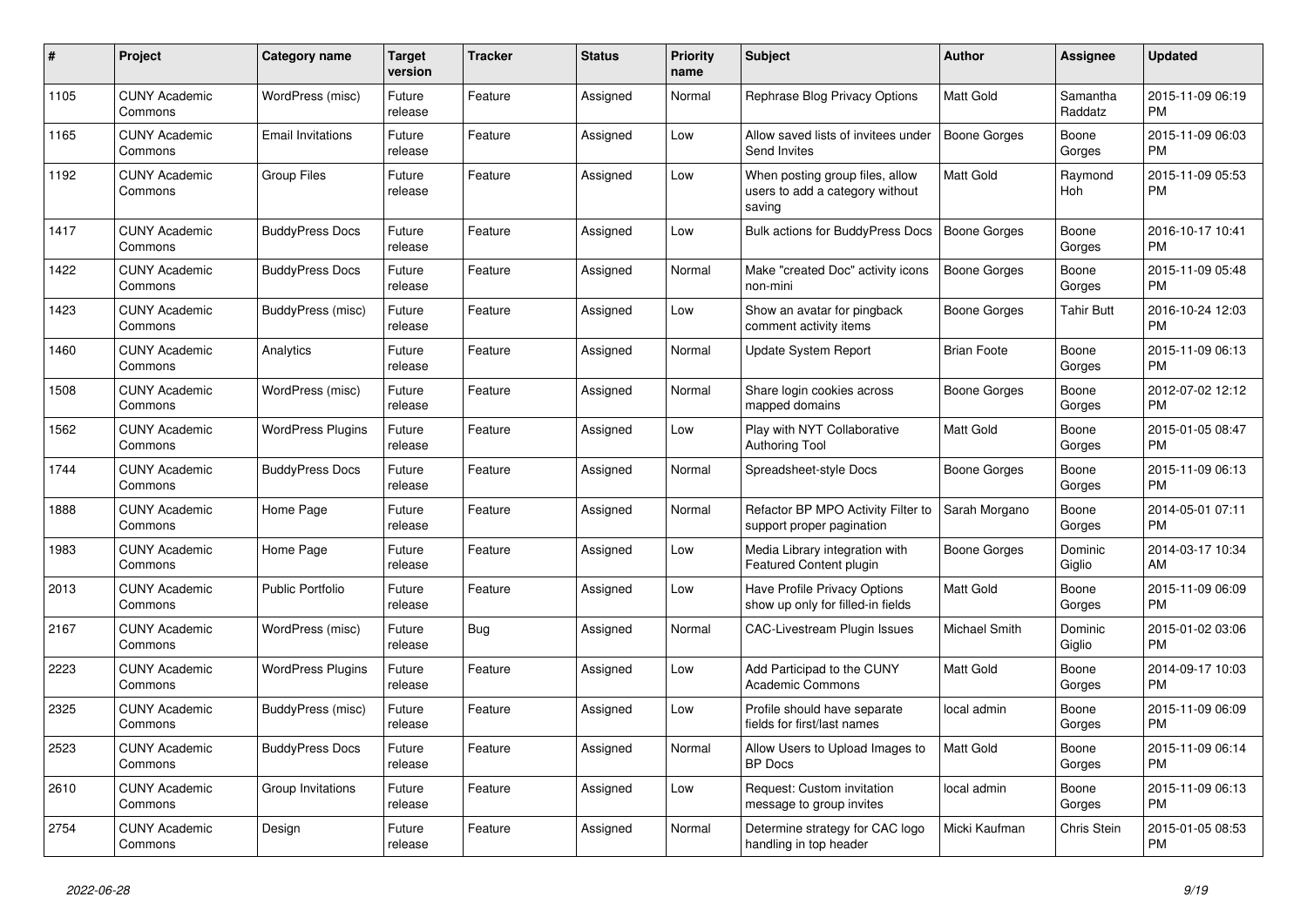| #    | Project                         | <b>Category name</b>    | <b>Target</b><br>version | <b>Tracker</b> | <b>Status</b> | <b>Priority</b><br>name | <b>Subject</b>                                                             | Author              | <b>Assignee</b>     | <b>Updated</b>                |
|------|---------------------------------|-------------------------|--------------------------|----------------|---------------|-------------------------|----------------------------------------------------------------------------|---------------------|---------------------|-------------------------------|
| 2832 | <b>CUNY Academic</b><br>Commons | <b>Public Portfolio</b> | Future<br>release        | Feature        | Assigned      | Normal                  | Improve interface for (not)<br>auto-linking profile fields                 | Boone Gorges        | Chris Stein         | 2015-01-05 08:52<br>PM        |
| 2881 | <b>CUNY Academic</b><br>Commons | <b>Public Portfolio</b> | Future<br>release        | Feature        | Assigned      | Normal                  | Redesign the UX for Profiles                                               | Chris Stein         | Chris Stein         | 2016-10-13 12:45<br><b>PM</b> |
| 3002 | <b>CUNY Academic</b><br>Commons | Search                  | Future<br>release        | Feature        | Assigned      | Normal                  | Overhaul CAC search by using<br>external search appliance                  | <b>Boone Gorges</b> | Boone<br>Gorges     | 2020-07-15 03:05<br><b>PM</b> |
| 3042 | <b>CUNY Academic</b><br>Commons | <b>Public Portfolio</b> | Future<br>release        | Feature        | Assigned      | Normal                  | Browsing member interests                                                  | Matt Gold           | Boone<br>Gorges     | 2015-03-21 09:04<br>PM        |
| 3080 | <b>CUNY Academic</b><br>Commons | <b>Group Files</b>      | Future<br>release        | Feature        | Assigned      | Low                     | Create a system to keep track of<br>file changes                           | Matt Gold           | Boone<br>Gorges     | 2014-02-26 10:04<br><b>PM</b> |
| 3090 | <b>CUNY Academic</b><br>Commons | Twitter page            | Future<br>release        | Feature        | Assigned      | Normal                  | Prevent Retweets from showing<br>up on Commons twitter page                | <b>Matt Gold</b>    | <b>Tahir Butt</b>   | 2016-10-24 11:31<br>AM        |
| 3192 | <b>CUNY Academic</b><br>Commons | Group Forums            | Future<br>release        | Feature        | Assigned      | Normal                  | Customizable forum views for<br>bbPress 2.x group forums                   | <b>Boone Gorges</b> | Raymond<br>Hoh      | 2015-11-09 12:47<br><b>PM</b> |
| 3193 | <b>CUNY Academic</b><br>Commons | Group Forums            | Future<br>release        | Feature        | Assigned      | Normal                  | bbPress 2.x dynamic roles and<br><b>RBE</b>                                | <b>Boone Gorges</b> | Boone<br>Gorges     | 2014-09-30 01:30<br><b>PM</b> |
| 3220 | <b>CUNY Academic</b><br>Commons | <b>Public Portfolio</b> | Future<br>release        | Feature        | Assigned      | Normal                  | Add indent/outdent option to<br>Formatting Buttons on Profile<br>Page      | Matt Gold           | Boone<br>Gorges     | 2014-05-21 10:39<br><b>PM</b> |
| 3308 | <b>CUNY Academic</b><br>Commons | Group Invitations       | Future<br>release        | Feature        | Assigned      | Normal                  | Allow members to rescind group<br>invitations                              | Matt Gold           | Boone<br>Gorges     | 2015-04-01 08:53<br><b>PM</b> |
| 3330 | <b>CUNY Academic</b><br>Commons | My Commons              | Future<br>release        | Feature        | Assigned      | Normal                  | 'Commons Information" tool                                                 | <b>Boone Gorges</b> | Chris Stein         | 2014-09-22 08:46<br><b>PM</b> |
| 3354 | <b>CUNY Academic</b><br>Commons | <b>Group Files</b>      | Future<br>release        | Feature        | Assigned      | Low                     | Allow Group Download of Multiple<br><b>Selected Files</b>                  | Matt Gold           | Chris Stein         | 2014-08-01 08:50<br>AM        |
| 3458 | <b>CUNY Academic</b><br>Commons | Groups (misc)           | Future<br>release        | Feature        | Assigned      | Normal                  | Filter Members of Group by<br>Campus                                       | Michael Smith       | Samantha<br>Raddatz | 2014-09-26 08:32<br><b>PM</b> |
| 3473 | <b>CUNY Academic</b><br>Commons | User Experience         | Future<br>release        | Feature        | Assigned      | Normal                  | Commons profile: Add help info<br>about "Positions" replacing "title"      | Keith Miyake        | Samantha<br>Raddatz | 2015-11-09 02:28<br><b>PM</b> |
| 3475 | <b>CUNY Academic</b><br>Commons | Events                  | Future<br>release        | Feature        | Assigned      | Normal                  | Request to add plugin to<br>streamline room<br>booking/appointment booking | Naomi Barrettara    | Boone<br>Gorges     | 2014-12-01 05:14<br>PM        |
| 3492 | <b>CUNY Academic</b><br>Commons | <b>WordPress Themes</b> | Future<br>release        | Support        | Assigned      | Normal                  | Add CBOX theme to the<br>Commons                                           | scott voth          | Raymond<br>Hoh      | 2014-10-08 05:55<br>PM        |
| 3517 | <b>CUNY Academic</b><br>Commons | My Commons              | Future<br>release        | Feature        | Assigned      | Normal                  | Mute/Unmute My Commons<br>updates                                          | Matt Gold           | Raymond<br>Hoh      | 2015-11-09 01:19<br>PM        |
| 3536 | <b>CUNY Academic</b><br>Commons | My Commons              | Future<br>release        | Feature        | Assigned      | Normal                  | Infinite Scroll on My Commons<br>page                                      | Matt Gold           | Raymond<br>Hoh      | 2015-04-13 04:42<br><b>PM</b> |
| 3577 | <b>CUNY Academic</b><br>Commons | My Commons              | Future<br>release        | Design/UX      | Assigned      | Normal                  | Replies to items in My Commons                                             | Matt Gold           | Raymond<br>Hoh      | 2015-04-09 05:19<br><b>PM</b> |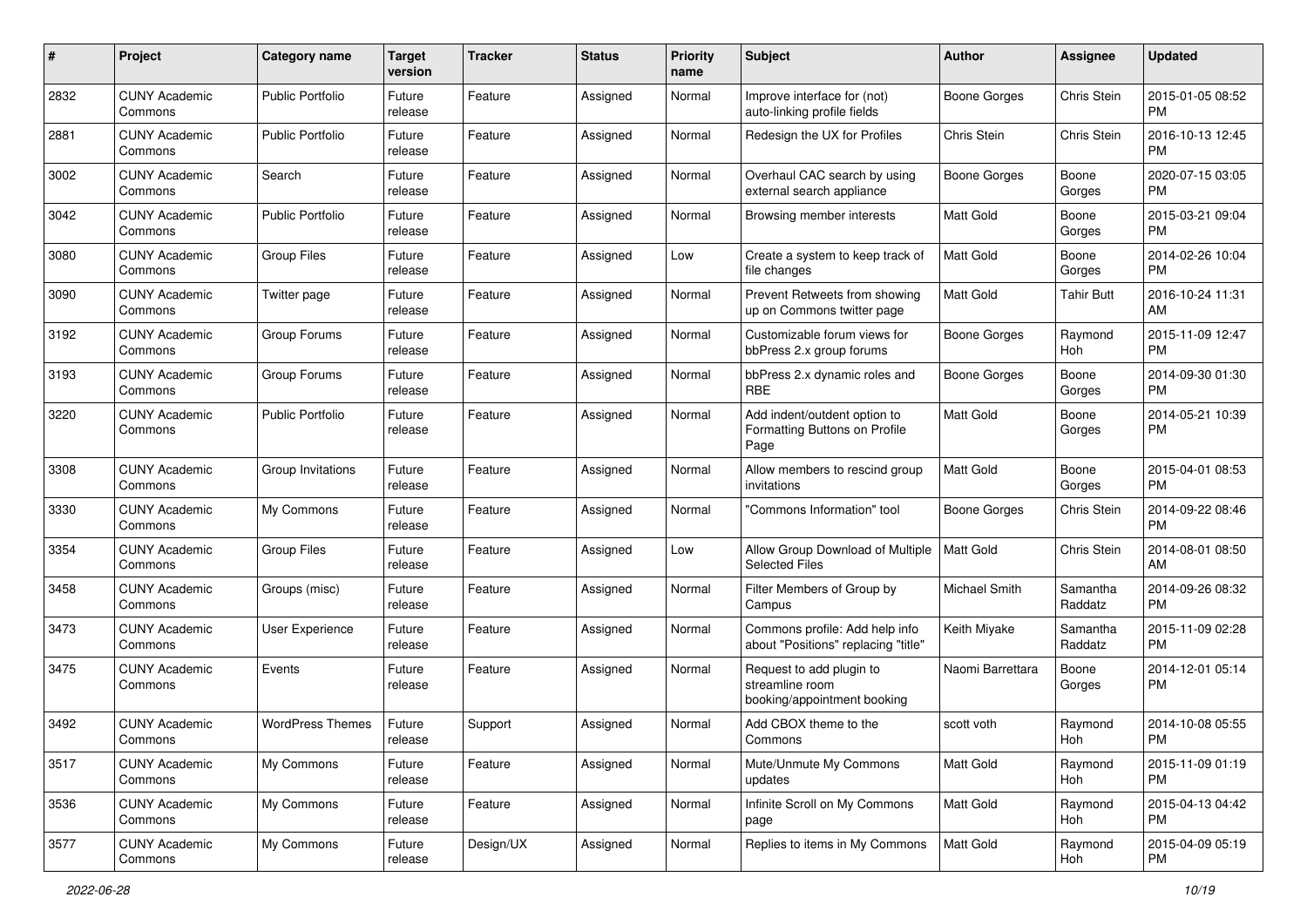| #    | <b>Project</b>                  | Category name           | <b>Target</b><br>version | <b>Tracker</b> | <b>Status</b> | Priority<br>name | <b>Subject</b>                                                         | <b>Author</b>           | Assignee            | <b>Updated</b>                |
|------|---------------------------------|-------------------------|--------------------------|----------------|---------------|------------------|------------------------------------------------------------------------|-------------------------|---------------------|-------------------------------|
| 3662 | <b>CUNY Academic</b><br>Commons | <b>SEO</b>              | Future<br>release        | Feature        | Assigned      | Normal           | Duplicate Content/SEO/Google<br>issues                                 | Matt Gold               | Raymond<br>Hoh      | 2015-04-13 04:37<br><b>PM</b> |
| 3759 | <b>CUNY Academic</b><br>Commons | WordPress (misc)        | Future<br>release        | Feature        | Assigned      | Normal           | Review Interface for Adding Users<br>to Blogs                          | <b>Matt Gold</b>        | Boone<br>Gorges     | 2015-03-24 05:52<br><b>PM</b> |
| 3768 | <b>CUNY Academic</b><br>Commons | <b>Public Portfolio</b> | Future<br>release        | Feature        | Assigned      | Normal           | Institutions/Past positions on<br>public portfolios                    | Matt Gold               | Boone<br>Gorges     | 2018-04-23 10:44<br>AM        |
| 3770 | <b>CUNY Academic</b><br>Commons | <b>Public Portfolio</b> | Future<br>release        | Feature        | Assigned      | Normal           | Improve Layout/Formatting of<br>Positions Area on Public<br>Portfolios | Matt Gold               | Chris Stein         | 2015-04-01 09:17<br><b>PM</b> |
| 4053 | <b>CUNY Academic</b><br>Commons | Events                  | Future<br>release        | Feature        | Assigned      | Normal           | Create new tab for past events                                         | Matt Gold               | Boone<br>Gorges     | 2015-05-12 02:10<br><b>PM</b> |
| 4221 | <b>CUNY Academic</b><br>Commons | Group Forums            | Future<br>release        | Design/UX      | Assigned      | Normal           | Add 'Number of Posts' display<br>option to Forum page                  | Samantha Raddatz        | Samantha<br>Raddatz | 2015-06-26 02:21<br><b>PM</b> |
| 4238 | <b>CUNY Academic</b><br>Commons | Events                  | Future<br>release        | Feature        | Assigned      | Normal           | Copy Events to Other Groups?                                           | Matt Gold               | Boone<br>Gorges     | 2015-07-02 10:08<br>AM        |
| 4388 | <b>CUNY Academic</b><br>Commons | WordPress (misc)        | Future<br>release        | <b>Bug</b>     | Assigned      | Normal           | Repeated request for<br>authentication.                                | Alice.Lynn<br>McMichael | Raymond<br>Hoh      | 2015-08-11 07:35<br><b>PM</b> |
| 4404 | <b>CUNY Academic</b><br>Commons | <b>Public Portfolio</b> | Future<br>release        | Design/UX      | Assigned      | Normal           | Change color of permissions info<br>on portfolio editing interface     | Matt Gold               | Samantha<br>Raddatz | 2015-08-11 05:28<br>РM        |
| 4438 | <b>CUNY Academic</b><br>Commons | Events                  | Future<br>release        | Bug            | Assigned      | Normal           | Events Calendar - Export<br><b>Recurring Events</b>                    | scott voth              | Daniel Jones        | 2016-05-23 04:25<br>PM        |
| 4661 | <b>CUNY Academic</b><br>Commons | <b>User Experience</b>  | Future<br>release        | <b>Bug</b>     | Assigned      | Normal           | <b>Simplify Events text</b>                                            | Matt Gold               | Samantha<br>Raddatz | 2015-10-02 09:06<br><b>PM</b> |
| 4903 | <b>CUNY Academic</b><br>Commons | Events                  | Future<br>release        | Design/UX      | Assigned      | Normal           | Improving visual appearance of<br>event calendars                      | Matt Gold               | Boone<br>Gorges     | 2016-10-13 11:51<br>AM        |
| 4980 | <b>CUNY Academic</b><br>Commons | Home Page               | Future<br>release        | Feature        | Assigned      | Normal           | CAC Featured Content -- Adding<br>Randomization                        | Matt Gold               | Boone<br>Gorges     | 2016-12-12 03:01<br><b>PM</b> |
| 5016 | <b>CUNY Academic</b><br>Commons | Events                  | Future<br>release        | Feature        | Assigned      | Low              | Allow comments to be posted on<br>events                               | Matt Gold               | Raymond<br>Hoh      | 2019-03-01 02:23<br><b>PM</b> |
| 5225 | <b>CUNY Academic</b><br>Commons | Registration            | Future<br>release        | Feature        | Assigned      | Normal           | On-boarding Issues                                                     | Luke Waltzer            | Samantha<br>Raddatz | 2016-02-12 02:58<br><b>PM</b> |
| 5234 | <b>CUNY Academic</b><br>Commons | Membership              | Future<br>release        | Feature        | Assigned      | Normal           | Write Unconfirmed patch for WP                                         | Boone Gorges            | Boone<br>Gorges     | 2016-10-24 11:18<br>AM        |
| 5268 | <b>CUNY Academic</b><br>Commons | Group Forums            | Future<br>release        | Bug            | Assigned      | Normal           | Long-time to post to multiple<br>groups                                | Luke Waltzer            | Daniel Jones        | 2016-09-07 06:31<br>PM        |
| 5316 | <b>CUNY Academic</b><br>Commons | <b>User Experience</b>  | Future<br>release        | Feature        | Assigned      | Normal           | Prompt user email address<br>updates                                   | Matt Gold               | Stephen Real        | 2016-12-21 03:30<br>РM        |
| 5581 | <b>CUNY Academic</b><br>Commons | Analytics               | Future<br>release        | Feature        | Assigned      | Normal           | Explore alternatives to Google<br>Analytics                            | Matt Gold               | Valerie<br>Townsend | 2020-04-17 03:12<br><b>PM</b> |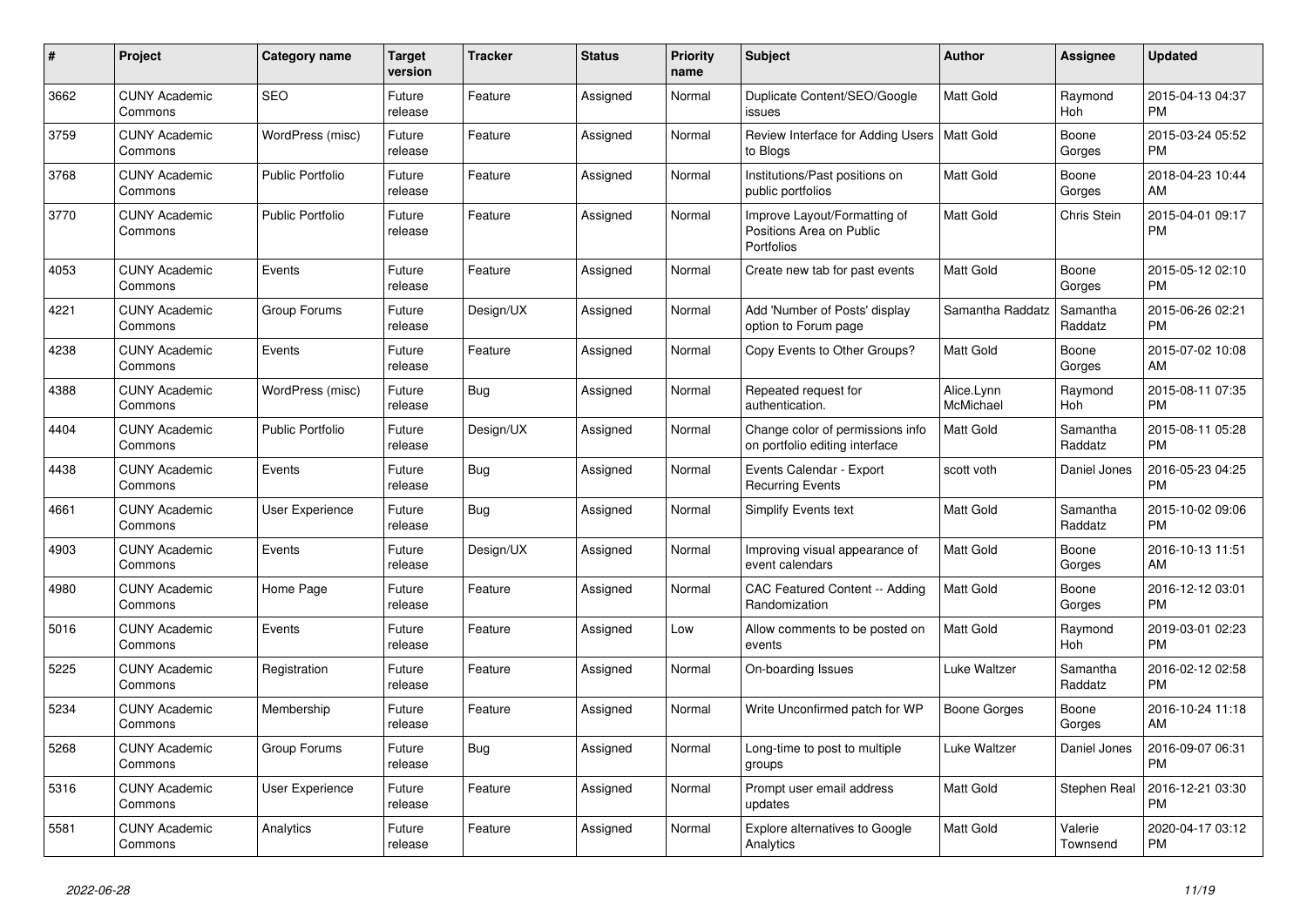| #     | <b>Project</b>                  | Category name              | <b>Target</b><br>version | <b>Tracker</b> | <b>Status</b> | Priority<br>name | <b>Subject</b>                                                                             | Author            | Assignee            | <b>Updated</b>                |
|-------|---------------------------------|----------------------------|--------------------------|----------------|---------------|------------------|--------------------------------------------------------------------------------------------|-------------------|---------------------|-------------------------------|
| 5691  | <b>CUNY Academic</b><br>Commons | <b>Blogs (BuddyPress)</b>  | Future<br>release        | <b>Bug</b>     | Assigned      | High             | Differing numbers on Sites display                                                         | Matt Gold         | Raymond<br>Hoh      | 2016-06-13 01:37<br><b>PM</b> |
| 5696  | <b>CUNY Academic</b><br>Commons | Events                     | Future<br>release        | Feature        | Assigned      | Normal           | Events Calendar - display options<br>calendar aggregation                                  | <b>Matt Gold</b>  | Boone<br>Gorges     | 2016-10-13 11:44<br>AM        |
| 5827  | <b>CUNY Academic</b><br>Commons | <b>Public Portfolio</b>    | Future<br>release        | <b>Bug</b>     | Assigned      | Normal           | Academic Interests square<br>bracket links not working                                     | scott voth        | Chris Stein         | 2016-08-11 11:59<br><b>PM</b> |
| 5955  | <b>CUNY Academic</b><br>Commons | Outreach                   | Future<br>release        | Feature        | Assigned      | Normal           | Create auto-newsletter for<br>commons members                                              | Matt Gold         | Luke Waltzer        | 2016-08-30 10:34<br>AM        |
| 6392  | <b>CUNY Academic</b><br>Commons | Group Forums               | Future<br>release        | Design/UX      | Assigned      | Low              | Composition/Preview Panes in<br>Forum Posts                                                | Luke Waltzer      | Paige Dupont        | 2016-10-21 04:26<br><b>PM</b> |
| 6426  | <b>CUNY Academic</b><br>Commons | Spam/Spam<br>Prevention    | Future<br>release        | Feature        | Assigned      | Normal           | Force captcha on all comments?                                                             | Matt Gold         | <b>Tahir Butt</b>   | 2016-10-24 02:06<br><b>PM</b> |
| 8078  | <b>CUNY Academic</b><br>Commons | <b>WordPress Plugins</b>   | Future<br>release        | System Upgrade | Assigned      | Normal           | CommentPress Updates                                                                       | Margaret Galvan   | Christian<br>Wach   | 2017-05-08 03:49<br><b>PM</b> |
| 8836  | <b>CUNY Academic</b><br>Commons | <b>Blogs (BuddyPress)</b>  | Future<br>release        | Feature        | Assigned      | Normal           | Redesign site launch process                                                               | <b>Matt Gold</b>  | Boone<br>Gorges     | 2019-10-03 02:49<br><b>PM</b> |
| 8900  | <b>CUNY Academic</b><br>Commons | Accessibility              | Future<br>release        | Feature        | Assigned      | Normal           | Look into tools to enforce<br>accessibility in WP environment                              | Matt Gold         | Boone<br>Gorges     | 2022-04-26 11:59<br>AM        |
| 8901  | <b>CUNY Academic</b><br>Commons | Accessibility              | Future<br>release        | Feature        | Assigned      | Normal           | Theme analysis for accessibility                                                           | <b>Matt Gold</b>  | Boone<br>Gorges     | 2022-04-26 11:59<br>AM        |
| 9028  | <b>CUNY Academic</b><br>Commons | Onboarding                 | Future<br>release        | Feature        | Assigned      | Normal           | suggest groups to new members<br>during the registration process                           | Matt Gold         | Chris Stein         | 2018-10-24 12:34<br><b>PM</b> |
| 9835  | <b>CUNY Academic</b><br>Commons | Group Forums               | Future<br>release        | <b>Bug</b>     | Assigned      | Normal           | add a "like" function?                                                                     | Marilyn Weber     | <b>Erik Trainer</b> | 2018-06-05 01:49<br><b>PM</b> |
| 9895  | <b>CUNY Academic</b><br>Commons | Onboarding                 | Future<br>release        | Feature        | Assigned      | Normal           | Add "Accept Invitation"<br>link/button/function to Group<br>and/or Site invitation emails? | Luke Waltzer      | Boone<br>Gorges     | 2018-06-07 12:42<br><b>PM</b> |
| 10368 | <b>CUNY Academic</b><br>Commons |                            | Future<br>release        | Feature        | Assigned      | Normal           | Use ORCID data to populate<br>academic profile page                                        | Stephen Francoeur | Boone<br>Gorges     | 2018-09-25 01:53<br><b>PM</b> |
| 10659 | <b>CUNY Academic</b><br>Commons | Group Forums               | Future<br>release        | Feature        | Assigned      | Normal           | Post to multiple groups via email                                                          | <b>Matt Gold</b>  | Raymond<br>Hoh      | 2018-11-15 12:54<br>AM        |
| 15604 | <b>CUNY Academic</b><br>Commons | <b>Email Notifications</b> | Future<br>release        | Feature        | Assigned      | Normal           | Restructure Commons Group<br>Digest Email Messages                                         | Matt Gold         | Boone<br>Gorges     | 2022-05-26 10:45<br>AM        |
| 3939  | <b>CUNY Academic</b><br>Commons | <b>WordPress Plugins</b>   | Future<br>release        | <b>Bug</b>     | Hold          | Normal           | Activity stream support for<br>Co-Authors Plus plugin                                      | Raymond Hoh       | Raymond<br>Hoh      | 2015-11-09 06:13<br><b>PM</b> |
| 8756  | <b>CUNY Academic</b><br>Commons | Group Blogs                | Future<br>release        | Feature        | Hold          | Normal           | Connect multiple blogs to one<br>group?                                                    | Matt Gold         | Boone<br>Gorges     | 2017-09-30 10:42<br>AM        |
| 14113 | <b>CUNY Academic</b><br>Commons | WordPress (misc)           | Future<br>release        | <b>Bug</b>     | Hold          | Normal           | Block Editor Not Working on this<br>page - Json error                                      | scott voth        | Boone<br>Gorges     | 2021-03-05 11:01<br>AM        |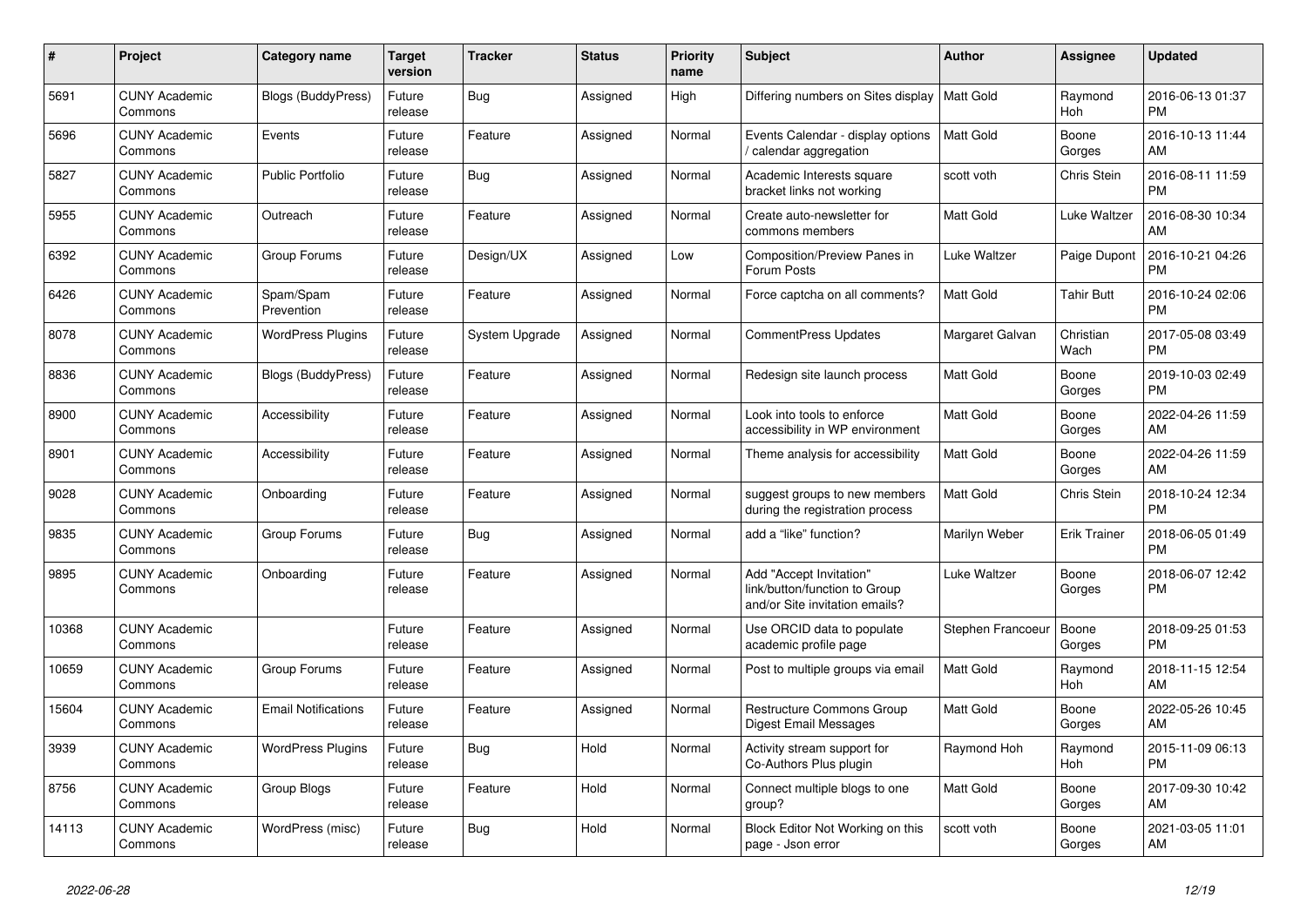| #     | Project                         | Category name              | Target<br>version | <b>Tracker</b> | <b>Status</b>        | <b>Priority</b><br>name | <b>Subject</b>                                                                                  | <b>Author</b>    | Assignee              | <b>Updated</b>                |
|-------|---------------------------------|----------------------------|-------------------|----------------|----------------------|-------------------------|-------------------------------------------------------------------------------------------------|------------------|-----------------------|-------------------------------|
| 16092 | <b>CUNY Academic</b><br>Commons |                            | Future<br>release | Feature        | Hold                 | Normal                  | Don't show main site in Site<br>search results                                                  | Boone Gorges     | Boone<br>Gorges       | 2022-05-17 03:12<br><b>PM</b> |
| 1456  | <b>CUNY Academic</b><br>Commons | Group Invitations          | Future<br>release | Feature        | Reporter<br>Feedback | Low                     | Invite to Group Button from Profile  <br>Field                                                  | <b>Matt Gold</b> | Samantha<br>Raddatz   | 2015-11-09 05:59<br><b>PM</b> |
| 1544  | <b>CUNY Academic</b><br>Commons | Groups (misc)              | Future<br>release | Feature        | Reporter<br>Feedback | Normal                  | Group Filtering and Sorting                                                                     | Matt Gold        | Chris Stein           | 2019-03-01 02:25<br><b>PM</b> |
| 5826  | <b>CUNY Academic</b><br>Commons | <b>WordPress Plugins</b>   | Future<br>release | Support        | Reporter<br>Feedback | Normal                  | <b>Remove Subscription Options</b><br>plugin from directory                                     | Sarah Morgano    | Sarah<br>Morgano      | 2016-10-21 04:14<br><b>PM</b> |
| 6014  | <b>CUNY Academic</b><br>Commons | Publicity                  | Future<br>release | Publicity      | Reporter<br>Feedback | Normal                  | Google search listing                                                                           | Matt Gold        | Boone<br>Gorges       | 2016-09-21 03:48<br><b>PM</b> |
| 6356  | <b>CUNY Academic</b><br>Commons | <b>WordPress Plugins</b>   | Future<br>release | Bug            | Reporter<br>Feedback | Low                     | Should Subscribe2 be<br>deprecated?                                                             | Luke Waltzer     |                       | 2017-03-20 12:20<br><b>PM</b> |
| 7115  | <b>CUNY Academic</b><br>Commons | Groups (misc)              | Future<br>release | Feature        | Reporter<br>Feedback | Normal                  | make licensing info clear during<br>group creation                                              | <b>Matt Gold</b> | Raymond<br><b>Hoh</b> | 2020-12-08 11:32<br>AM        |
| 8675  | <b>CUNY Academic</b><br>Commons | <b>User Onboarding</b>     | Future<br>release | Bug            | Reporter<br>Feedback | Low                     | Add new User search screen calls<br>for the input of email address but<br>doesn't work with one | Paul Hebert      | Boone<br>Gorges       | 2017-10-11 11:17<br>AM        |
| 9207  | <b>CUNY Academic</b><br>Commons |                            | Future<br>release | Support        | Reporter<br>Feedback | Normal                  | display dashboards made in<br>Tableau?                                                          | Marilyn Weber    | Boone<br>Gorges       | 2018-04-10 10:42<br>AM        |
| 9211  | <b>CUNY Academic</b><br>Commons | <b>WordPress Plugins</b>   | Future<br>release | Support        | Reporter<br>Feedback | Normal                  | Auto-Role Setting in Forum Plugin<br>Causing Some Confusion                                     | Luke Waltzer     | Boone<br>Gorges       | 2018-03-13 11:44<br>AM        |
| 9289  | <b>CUNY Academic</b><br>Commons | <b>WordPress Plugins</b>   | Future<br>release | Bug            | Reporter<br>Feedback | Normal                  | Email Users Plugin                                                                              | Laurie Hurson    | Boone<br>Gorges       | 2018-10-24 12:34<br><b>PM</b> |
| 9947  | <b>CUNY Academic</b><br>Commons | <b>WordPress Plugins</b>   | Future<br>release | Feature        | Reporter<br>Feedback | Normal                  | Install H5P quiz plugin                                                                         | Matt Gold        | Boone<br>Gorges       | 2018-09-11 11:01<br>AM        |
| 11131 | <b>CUNY Academic</b><br>Commons |                            | Future<br>release | Feature        | Reporter<br>Feedback | Normal                  | <b>Image Annotation Plugins</b>                                                                 | Laurie Hurson    |                       | 2019-02-26 11:33<br>AM        |
| 11788 | <b>CUNY Academic</b><br>Commons | <b>WordPress Plugins</b>   | Future<br>release | Support        | Reporter<br>Feedback | Normal                  | Plugin Reguest - Browse Aloud                                                                   | scott voth       |                       | 2019-09-24 08:42<br>AM        |
| 11945 | <b>CUNY Academic</b><br>Commons | Reckoning                  | Future<br>release | Feature        | Reporter<br>Feedback | Normal                  | Add Comments bubble to<br>Reckoning views                                                       | Boone Gorges     | Boone<br>Gorges       | 2019-11-12 05:14<br><b>PM</b> |
| 11971 | <b>CUNY Academic</b><br>Commons | <b>Email Notifications</b> | Future<br>release | <b>Bug</b>     | Reporter<br>Feedback | Low                     | Pictures obscured in emailed post<br>notifications                                              | Marilyn Weber    | Raymond<br><b>Hoh</b> | 2019-11-21 01:14<br><b>PM</b> |
| 12446 | <b>CUNY Academic</b><br>Commons | Groups (misc)              | Future<br>release | Feature        | Reporter<br>Feedback | Normal                  | Toggle default site to group forum<br>posting                                                   | Laurie Hurson    | Laurie Hurson         | 2020-03-10 11:57<br>AM        |
| 10380 | <b>CUNY Academic</b><br>Commons | WordPress (misc)           | Future<br>release | Feature        | In Progress          | Normal                  | Remove blacklisted plugins                                                                      | Boone Gorges     |                       | 2022-04-26 12:00<br><b>PM</b> |
| 3565  | <b>CUNY Academic</b><br>Commons | My Commons                 | Not tracked       | Documentation  | <b>New</b>           | Normal                  | Load Newest inconsistencies                                                                     | Chris Stein      | scott voth            | 2015-11-09 01:16<br><b>PM</b> |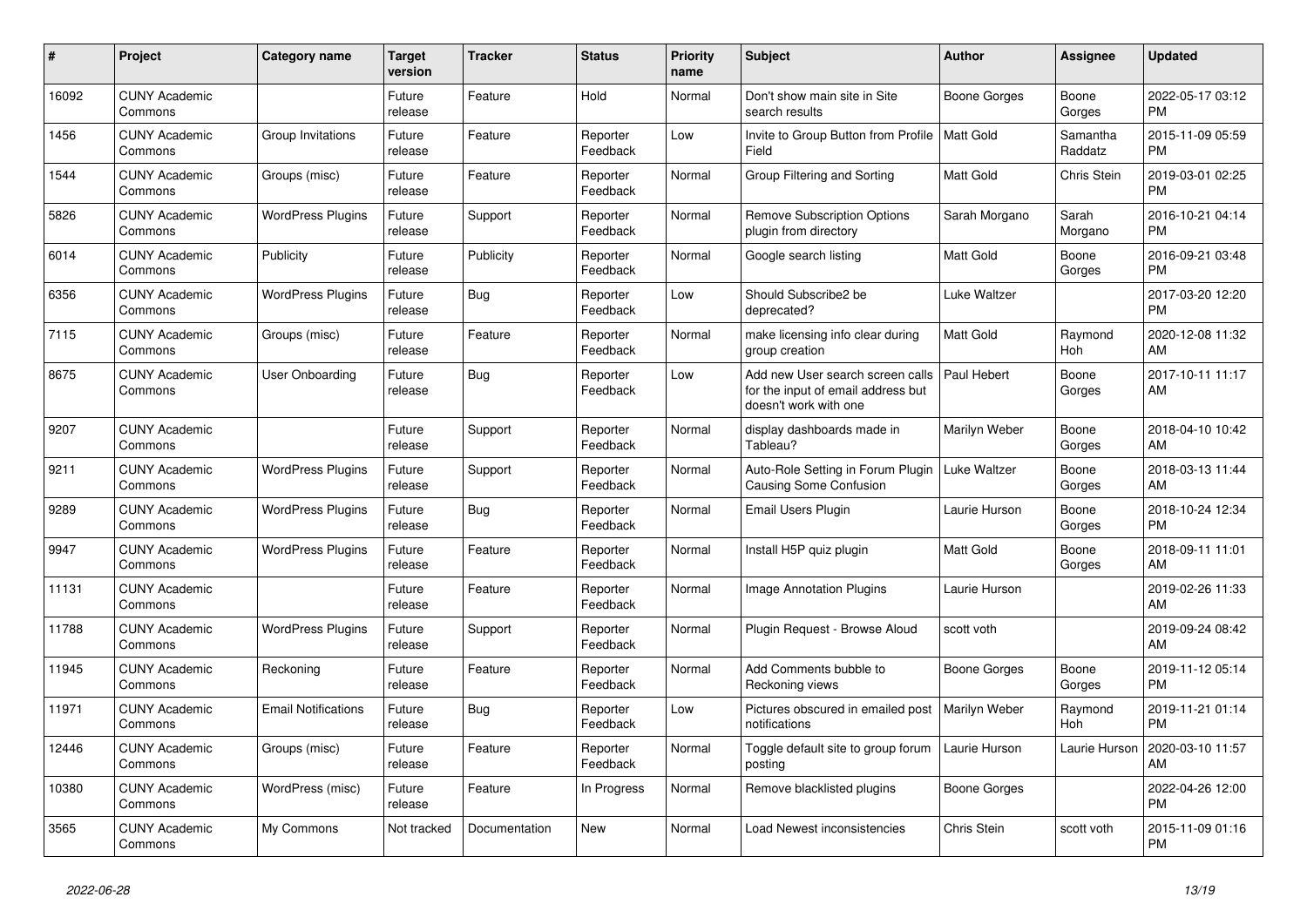| #     | Project                         | <b>Category name</b>     | <b>Target</b><br>version | <b>Tracker</b> | <b>Status</b> | <b>Priority</b><br>name | Subject                                                                                                                                      | <b>Author</b>           | <b>Assignee</b>     | <b>Updated</b>                |
|-------|---------------------------------|--------------------------|--------------------------|----------------|---------------|-------------------------|----------------------------------------------------------------------------------------------------------------------------------------------|-------------------------|---------------------|-------------------------------|
| 3615  | <b>CUNY Academic</b><br>Commons | Redmine                  | Not tracked              | Feature        | <b>New</b>    | Low                     | Create Redmine issues via email                                                                                                              | Dominic Giglio          | Boone<br>Gorges     | 2017-11-16 11:36<br>AM        |
| 3657  | <b>CUNY Academic</b><br>Commons | WordPress (misc)         | Not tracked              | Feature        | New           | Normal                  | Create alert for GC email<br>addresses                                                                                                       | Matt Gold               | <b>Matt Gold</b>    | 2016-04-14 11:29<br><b>PM</b> |
| 4972  | <b>CUNY Academic</b><br>Commons | Analytics                | Not tracked              | Bug            | New           | Normal                  | <b>Newsletter Analytics</b>                                                                                                                  | Stephen Real            | <b>Matt Gold</b>    | 2015-12-09 12:54<br><b>PM</b> |
| 5298  | <b>CUNY Academic</b><br>Commons |                          | Not tracked              | Publicity      | <b>New</b>    | Normal                  | Survey Pop-Up Text                                                                                                                           | Samantha Raddatz        | Samantha<br>Raddatz | 2016-03-22 12:27<br><b>PM</b> |
| 5679  | <b>CUNY Academic</b><br>Commons | Analytics                | Not tracked              | Feature        | <b>New</b>    | Normal                  | Logged In Users for GA                                                                                                                       | Valerie Townsend        | Valerie<br>Townsend | 2016-06-11 09:49<br>AM        |
| 6665  | <b>CUNY Academic</b><br>Commons |                          | Not tracked              | Publicity      | New           | Normal                  | Dead Link in 1.10 announcement<br>post                                                                                                       | Paige Dupont            | Stephen Real        | 2016-12-01 03:11<br><b>PM</b> |
| 7928  | <b>CUNY Academic</b><br>Commons | Group Forums             | Not tracked              | Bug            | New           | Normal                  | Duplicate Forum post                                                                                                                         | Luke Waltzer            | Raymond<br>Hoh      | 2017-04-11 09:27<br><b>PM</b> |
| 8440  | <b>CUNY Academic</b><br>Commons | Onboarding               | Not tracked              | Bug            | <b>New</b>    | Normal                  | <b>Create Test Email Accounts for</b><br><b>Onboarding Project</b>                                                                           | Stephen Real            | Stephen Real        | 2017-08-01 09:49<br><b>PM</b> |
| 8607  | <b>CUNY Academic</b><br>Commons |                          | Not tracked              | Support        | New           | Normal                  | Paypal?                                                                                                                                      | Marilyn Weber           | Matt Gold           | 2018-05-15 01:37<br><b>PM</b> |
| 9346  | <b>CUNY Academic</b><br>Commons | WordPress (misc)         | Not tracked              | <b>Bug</b>     | New           | Normal                  | Clone cetls.bmcc.cuny.edu for<br>development                                                                                                 | Owen Roberts            | Raymond<br>Hoh      | 2018-03-06 05:35<br><b>PM</b> |
| 9420  | <b>CUNY Academic</b><br>Commons | cuny.is                  | Not tracked              | Feature        | New           | Normal                  | Request for http://cuny.is/streams                                                                                                           | Raffi<br>Khatchadourian | Marilyn<br>Weber    | 2018-04-02 10:08<br>AM        |
| 9643  | <b>CUNY Academic</b><br>Commons | Publicity                | Not tracked              | Feature        | <b>New</b>    | Normal                  | Create a page on the Commons<br>for logos etc.                                                                                               | Stephen Real            | Stephen Real        | 2018-04-24 10:53<br>AM        |
| 9729  | <b>CUNY Academic</b><br>Commons | <b>SEO</b>               | Not tracked              | Support        | <b>New</b>    | Normal                  | 503 Errors showing on<br>newlaborforum.cuny.edu                                                                                              | Diane Krauthamer        | Raymond<br>Hoh      | 2018-05-22 04:48<br><b>PM</b> |
| 9908  | <b>CUNY Academic</b><br>Commons |                          | Not tracked              | Feature        | New           | Normal                  | Is it possible to send email<br>updates to users (or an email<br>address not on the list) for only a<br>single page AFTER being<br>prompted? | Michael Shields         | scott voth          | 2018-06-11 01:34<br><b>PM</b> |
| 10794 | <b>CUNY Academic</b><br>Commons | Performance              | Not tracked              | Bug            | <b>New</b>    | Normal                  | Memcached connection<br>occasionally breaks                                                                                                  | <b>Boone Gorges</b>     | Boone<br>Gorges     | 2018-12-06 03:30<br>PM        |
| 10839 | <b>CUNY Academic</b><br>Commons | About page               | Not tracked Support      |                | New           | Normal                  | <b>Mission Statement Needs</b><br>Revision                                                                                                   | scott voth              | Matt Gold           | 2018-12-26 10:58<br>AM        |
| 11393 | <b>CUNY Academic</b><br>Commons |                          | Not tracked              | Publicity      | New           | Normal                  | After 1.15 release, ceate a hero<br>slide and post about adding a site<br>to a group                                                         | scott voth              | Patrick<br>Sweeney  | 2019-05-14 10:32<br>AM        |
| 11545 | <b>CUNY Academic</b><br>Commons | <b>WordPress Plugins</b> | Not tracked              | Support        | New           | Normal                  | Twitter searches in WordPress                                                                                                                | Gina Cherry             | Matt Gold           | 2019-09-23 01:03<br><b>PM</b> |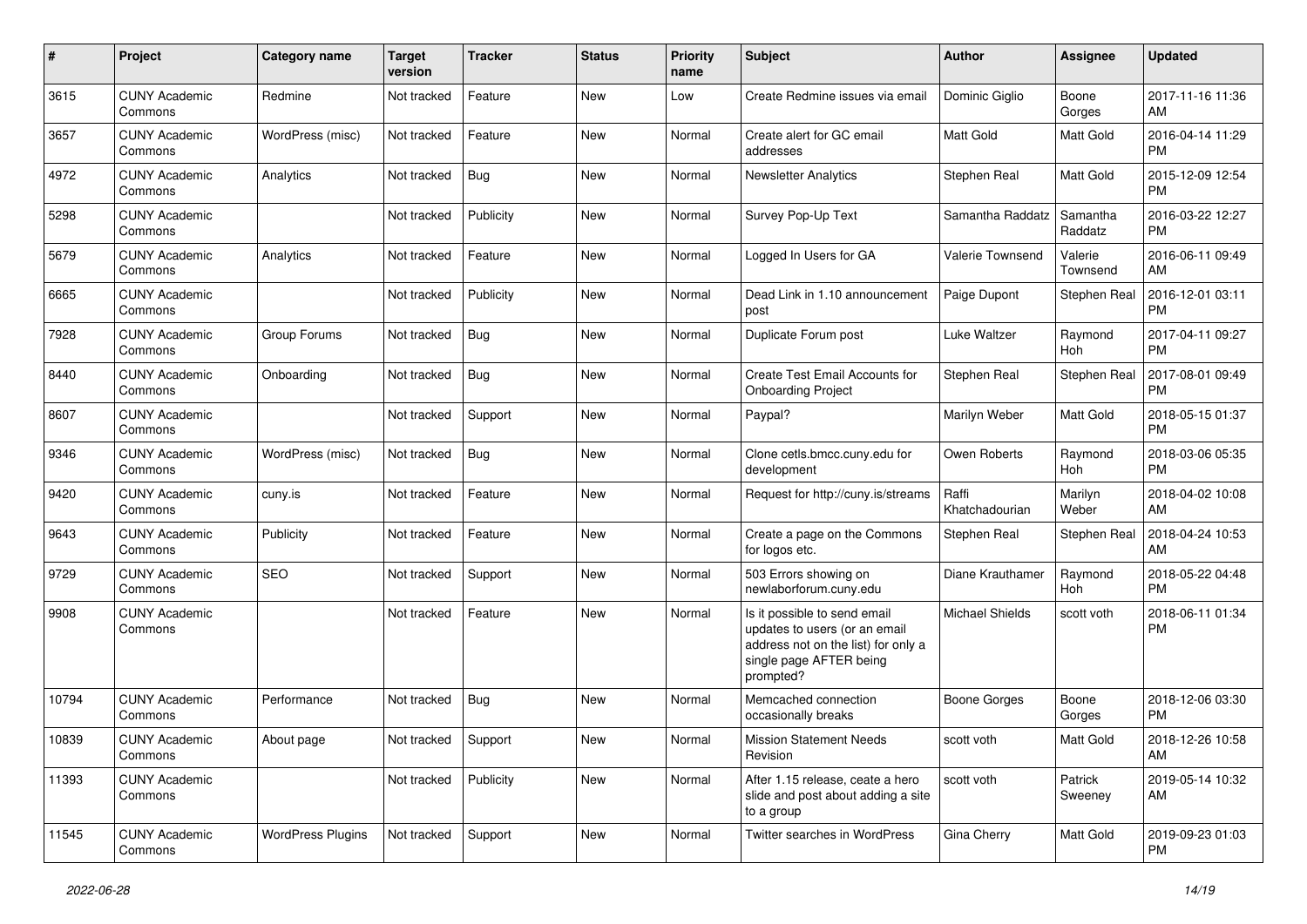| #     | Project                         | <b>Category name</b>    | Target<br>version | <b>Tracker</b> | <b>Status</b> | <b>Priority</b><br>name | Subject                                                                            | <b>Author</b>       | <b>Assignee</b>       | <b>Updated</b>                |
|-------|---------------------------------|-------------------------|-------------------|----------------|---------------|-------------------------|------------------------------------------------------------------------------------|---------------------|-----------------------|-------------------------------|
| 11624 | <b>CUNY Academic</b><br>Commons | WordPress (misc)        | Not tracked       | Support        | New           | Normal                  | Change pages into posts or swap<br>database for a Commons site?                    | Stephen Klein       | Raymond<br><b>Hoh</b> | 2019-07-09 11:04<br>AM        |
| 11879 | <b>CUNY Academic</b><br>Commons |                         | Not tracked       | <b>Bug</b>     | New           | Normal                  | Hypothesis comments appearing<br>on multiple, different pdfs across<br>blogs       | Laurie Hurson       | Laurie Hurson         | 2019-09-19 02:39<br><b>PM</b> |
| 11883 | <b>CUNY Academic</b><br>Commons | Help/Codex              | Not tracked       | Support        | New           | Normal                  | Need Embedding Help Page<br>Update (Tableau)                                       | Anthony Wheeler     | scott voth            | 2019-09-24 08:49<br>AM        |
| 12247 | <b>CUNY Academic</b><br>Commons | Publicity               | Not tracked       | Support        | New           | Normal                  | Screenshot of First Commons<br>Homepage                                            | scott voth          | scott voth            | 2020-01-14 12:08<br><b>PM</b> |
| 12328 | <b>CUNY Academic</b><br>Commons |                         | Not tracked       | Support        | <b>New</b>    | Normal                  | Sign up Code for Non-CUNY<br>Faculty                                               | Laurie Hurson       |                       | 2020-01-28 10:25<br>AM        |
| 12352 | <b>CUNY Academic</b><br>Commons |                         | Not tracked       | Support        | <b>New</b>    | Normal                  | "posts list" page builder block<br>option                                          | Marilyn Weber       |                       | 2020-02-03 01:29<br><b>PM</b> |
| 12382 | <b>CUNY Academic</b><br>Commons | Membership              | Not tracked       | Support        | New           | Normal                  | Email request change                                                               | Marilyn Weber       | Marilyn<br>Weber      | 2020-02-06 12:56<br><b>PM</b> |
| 12392 | <b>CUNY Academic</b><br>Commons | Help/Codex              | Not tracked       | Documentation  | New           | Normal                  | <b>Updates to Common Commons</b><br>Questions on Help Page                         | scott voth          | Margaret<br>Galvan    | 2020-02-11 10:53<br>AM        |
| 12438 | <b>CUNY Academic</b><br>Commons | Courses                 | Not tracked       | <b>Bug</b>     | <b>New</b>    | Normal                  | Site appearing twice                                                               | Laurie Hurson       | Boone<br>Gorges       | 2020-02-18 01:34<br><b>PM</b> |
| 12911 | <b>CUNY Academic</b><br>Commons |                         | Not tracked       | Feature        | New           | Normal                  | Block access to xmlrpc.php based<br>on User-Agent                                  | <b>Boone Gorges</b> | Boone<br>Gorges       | 2020-06-09 05:12<br><b>PM</b> |
| 13286 | <b>CUNY Academic</b><br>Commons |                         | Not tracked       | Support        | <b>New</b>    | Normal                  | problem connecting with<br>WordPress app                                           | Marilyn Weber       | Raymond<br>Hoh        | 2020-09-08 11:16<br>AM        |
| 13430 | <b>CUNY Academic</b><br>Commons | Reply By Email          | Not tracked       | Bug            | New           | Normal                  | Delay in RBE                                                                       | Luke Waltzer        | Raymond<br>Hoh        | 2020-10-13 11:16<br>AM        |
| 13949 | <b>CUNY Academic</b><br>Commons |                         | Not tracked       | Bug            | New           | Normal                  | Continued debugging of runaway<br>MySQL connections                                | <b>Matt Gold</b>    | Boone<br>Gorges       | 2021-09-14 10:42<br>AM        |
| 14394 | <b>CUNY Academic</b><br>Commons |                         | Not tracked       | Feature        | New           | Normal                  | Commons News Site - redesign                                                       | scott voth          | scott voth            | 2021-09-14 10:46<br>AM        |
| 14475 | <b>CUNY Academic</b><br>Commons |                         | Not tracked       | Publicity      | New           | Normal                  | <b>OER Showcase Page</b>                                                           | Laurie Hurson       | Laurie Hurson         | 2021-09-14 10:46<br>AM        |
| 14911 | <b>CUNY Academic</b><br>Commons | <b>WordPress Themes</b> | Not tracked       | Support        | <b>New</b>    | Normal                  | Twentytwentyone theme                                                              | Marilyn Weber       |                       | 2021-10-28 10:37<br>AM        |
| 15210 | <b>CUNY Academic</b><br>Commons | Analytics               | Not tracked       | Design/UX      | New           | Normal                  | Google Analytics improvements                                                      | Colin McDonald      | Boone<br>Gorges       | 2022-05-24 10:47<br>AM        |
| 15816 | <b>CUNY Academic</b><br>Commons |                         | Not tracked       | Support        | New           | Normal                  | slow loading at SPS                                                                | Marilyn Weber       |                       | 2022-04-05 01:26<br><b>PM</b> |
| 636   | <b>CUNY Academic</b><br>Commons | WordPress (misc)        | Not tracked       | Support        | Assigned      | Normal                  | Create Lynda.com-like Table of<br>Contents for Prospective Tutorial<br>Screencasts | Matt Gold           | scott voth            | 2016-02-23 03:12<br><b>PM</b> |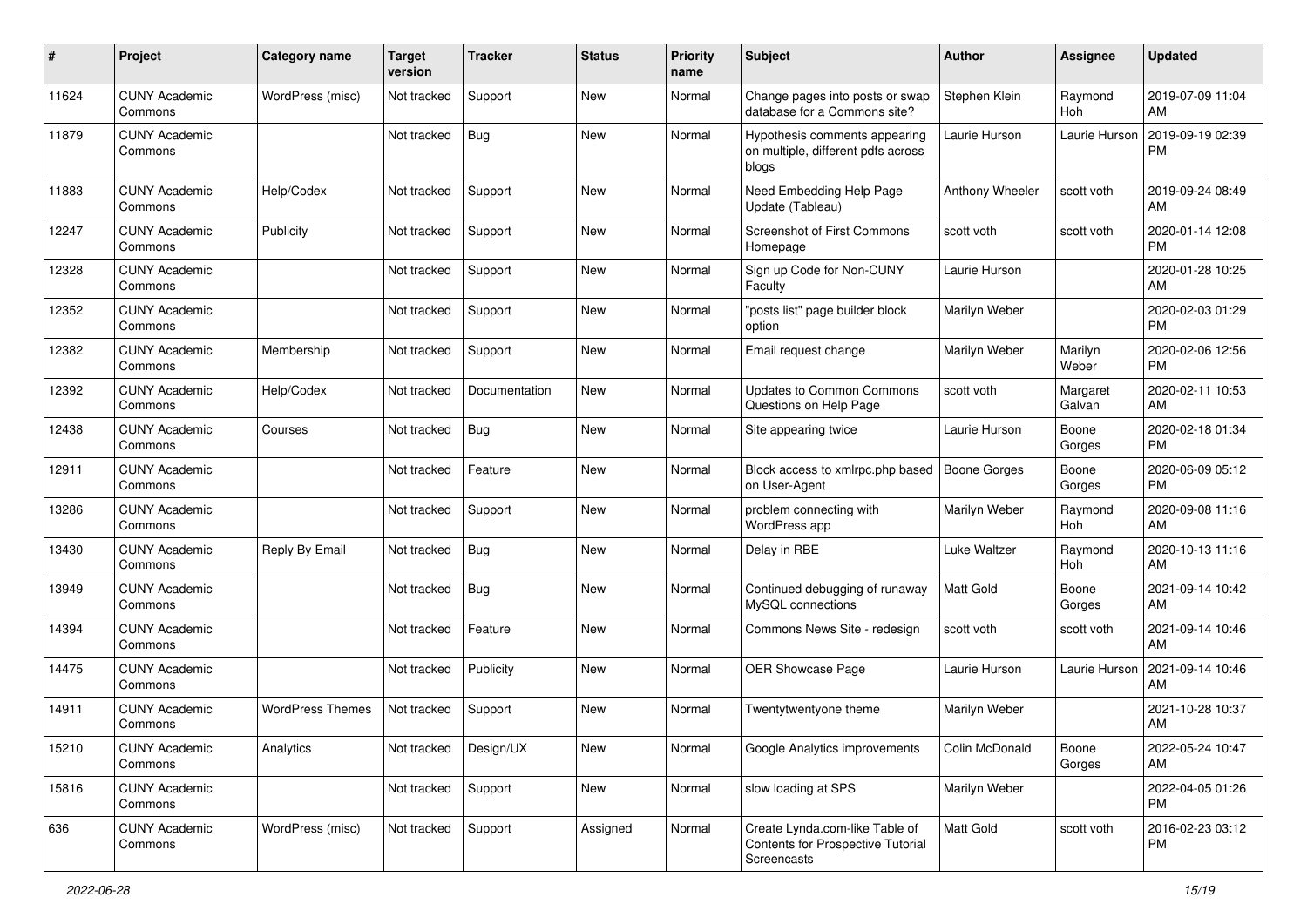| #    | Project                         | <b>Category name</b>           | <b>Target</b><br>version | <b>Tracker</b> | <b>Status</b> | <b>Priority</b><br>name | Subject                                                                                           | <b>Author</b>   | <b>Assignee</b>       | <b>Updated</b>                |
|------|---------------------------------|--------------------------------|--------------------------|----------------|---------------|-------------------------|---------------------------------------------------------------------------------------------------|-----------------|-----------------------|-------------------------------|
| 2175 | <b>CUNY Academic</b><br>Commons | WordPress (misc)               | Not tracked              | Support        | Assigned      | Normal                  | Subscibe 2 vs. Jetpack<br>subscription options                                                    | local admin     | Matt Gold             | 2016-01-26 04:58<br>PM        |
| 2612 | <b>CUNY Academic</b><br>Commons |                                | Not tracked              | Publicity      | Assigned      | Normal                  | Pinterest site for the Commons                                                                    | local admin     | Sarah<br>Morgano      | 2016-03-04 11:19<br>AM        |
| 2666 | <b>CUNY Academic</b><br>Commons | About page                     | Not tracked              | Documentation  | Assigned      | Normal                  | <b>Update About Text</b>                                                                          | Chris Stein     | Luke Waltzer          | 2016-03-04 11:19<br>AM        |
| 3230 | <b>CUNY Academic</b><br>Commons | Internal Tools and<br>Workflow | Not tracked              | Feature        | Assigned      | High                    | Scripts for quicker<br>provisioning/updating of<br>development environments                       | Boone Gorges    | Boone<br>Gorges       | 2016-01-26 04:54<br><b>PM</b> |
| 3524 | <b>CUNY Academic</b><br>Commons | Documentation                  | Not tracked              | Documentation  | Assigned      | Normal                  | Post describing all you can do<br>when starting up a new<br>blog/group                            | Matt Gold       | scott voth            | 2014-10-04 12:56<br><b>PM</b> |
| 4027 | <b>CUNY Academic</b><br>Commons | Commons In A Box               | Not tracked              | Design/UX      | Assigned      | Normal                  | Usability review of CBOX update<br>procedures                                                     | Matt Gold       | Samantha<br>Raddatz   | 2015-05-11 06:36<br><b>PM</b> |
| 4070 | <b>CUNY Academic</b><br>Commons | Analytics                      | Not tracked              | Support        | Assigned      | Normal                  | Request for JITP site analytics                                                                   | Matt Gold       | Seth Persons          | 2016-02-23 03:09<br>PM        |
| 4235 | <b>CUNY Academic</b><br>Commons |                                | Not tracked              | Design/UX      | Assigned      | Normal                  | Explore user experience around<br>comments on forum topics vs<br>docs                             | Matt Gold       | Samantha<br>Raddatz   | 2015-07-21 10:23<br>AM        |
| 4986 | <b>CUNY Academic</b><br>Commons | ZenDesk                        | Not tracked              | Support        | Assigned      | Normal                  | Prepare documentation for<br>Zendesk re web widget                                                | Matt Gold       | Samantha<br>Raddatz   | 2016-02-25 03:09<br><b>PM</b> |
| 6115 | <b>CUNY Academic</b><br>Commons | Publicity                      | Not tracked              | Feature        | Assigned      | Normal                  | create digital signage for GC                                                                     | Matt Gold       | scott voth            | 2016-10-11 10:09<br><b>PM</b> |
| 6298 | <b>CUNY Academic</b><br>Commons | User Experience                | Not tracked              | Design/UX      | Assigned      | Normal                  | Examine data from survey                                                                          | Matt Gold       | Margaret<br>Galvan    | 2016-10-14 12:16<br><b>PM</b> |
| 6671 | <b>CUNY Academic</b><br>Commons | Reply By Email                 | Not tracked              | <b>Bug</b>     | Assigned      | Normal                  | 'Post too often" RBE error<br>message                                                             | Matt Gold       | Raymond<br><b>Hoh</b> | 2016-11-11 09:55<br>AM        |
| 6995 | <b>CUNY Academic</b><br>Commons | Home Page                      | Not tracked              | Bug            | Assigned      | Normal                  | member filter on homepage not<br>working                                                          | Matt Gold       | Raymond<br>Hoh        | 2016-12-11 09:46<br><b>PM</b> |
| 7828 | <b>CUNY Academic</b><br>Commons |                                | Not tracked              | Feature        | Assigned      | Normal                  | Theme Assessment 2017                                                                             | Margaret Galvan | Margaret<br>Galvan    | 2017-05-02 10:41<br><b>PM</b> |
| 8666 | <b>CUNY Academic</b><br>Commons | Teaching                       | Not tracked              | Documentation  | Assigned      | Normal                  | Create Teaching on the<br>Commons Resource Page                                                   | Matt Gold       | Laurie Hurson         | 2019-09-23 03:16<br><b>PM</b> |
| 8837 | <b>CUNY Academic</b><br>Commons |                                | Not tracked   Feature    |                | Assigned      | Normal                  | Create a form to request info from   Matt Gold<br>people requesting premium<br>themes and plugins |                 | Marilyn<br>Weber      | 2017-11-14 03:35<br><b>PM</b> |
| 8898 | <b>CUNY Academic</b><br>Commons | Social Paper                   | Not tracked              | Feature        | Assigned      | Normal                  | Usage data on docs and social<br>paper                                                            | Matt Gold       | Matt Gold             | 2017-11-16 11:32<br>AM        |
| 8902 | <b>CUNY Academic</b><br>Commons | Design                         | Not tracked              | Feature        | Assigned      | Normal                  | Report back on research on<br><b>BuddyPress themes</b>                                            | Matt Gold       | Michael Smith         | 2017-11-10 12:31<br>PM        |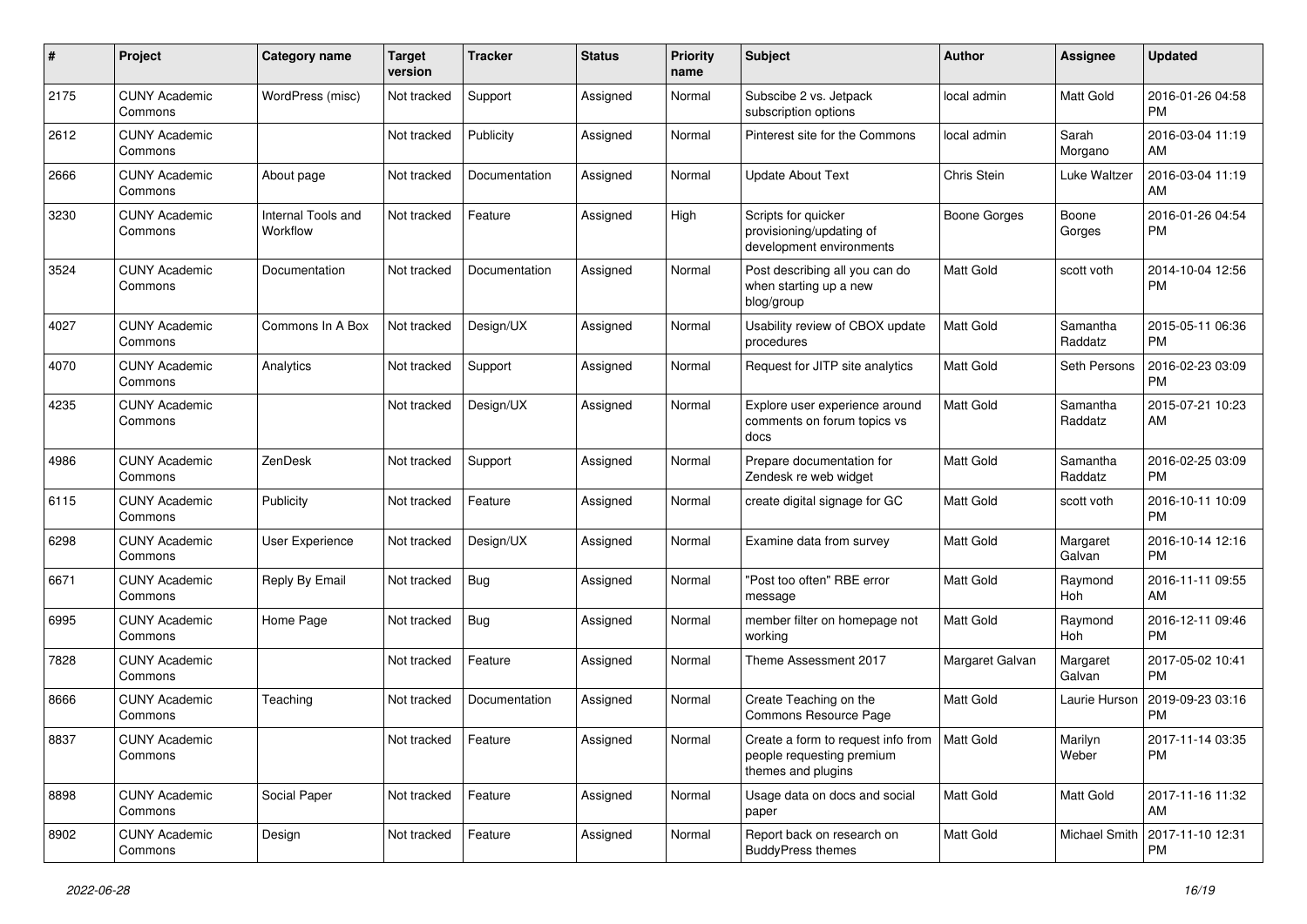| #     | <b>Project</b>                  | Category name              | <b>Target</b><br>version | <b>Tracker</b> | <b>Status</b>        | <b>Priority</b><br>name | <b>Subject</b>                                                          | <b>Author</b>    | <b>Assignee</b>       | <b>Updated</b>                |
|-------|---------------------------------|----------------------------|--------------------------|----------------|----------------------|-------------------------|-------------------------------------------------------------------------|------------------|-----------------------|-------------------------------|
| 8976  | <b>CUNY Academic</b><br>Commons | Reply By Email             | Not tracked              | Feature        | Assigned             | Normal                  | Package RBE new topics<br>posting?                                      | <b>Matt Gold</b> | Raymond<br>Hoh        | 2017-12-04 02:34<br><b>PM</b> |
| 9015  | <b>CUNY Academic</b><br>Commons | Groups (misc)              | Not tracked              | Outreach       | Assigned             | Normal                  | Email group admins the email<br>addresses of their groups               | <b>Matt Gold</b> | <b>Matt Gold</b>      | 2018-01-02 09:54<br>AM        |
| 9941  | <b>CUNY Academic</b><br>Commons | Wiki                       | Not tracked              | Support        | Assigned             | Normal                  | Wiki functionality                                                      | Matt Gold        | Boone<br>Gorges       | 2018-06-26 10:57<br>AM        |
| 11517 | <b>CUNY Academic</b><br>Commons |                            | Not tracked              | Feature        | Assigned             | Normal                  | wp-accessibility plugin should not<br>strip 'target=" blank" by default | Boone Gorges     | Laurie Hurson         | 2019-09-24 09:57<br>AM        |
| 11519 | <b>CUNY Academic</b><br>Commons |                            | Not tracked              | Support        | Assigned             | Normal                  | comment option not appearing                                            | Marilyn Weber    |                       | 2019-09-24 10:28<br>AM        |
| 12436 | <b>CUNY Academic</b><br>Commons |                            | Not tracked              | Bug            | Assigned             | Normal                  | Nightly system downtime                                                 | Boone Gorges     |                       | 2020-08-01 09:30<br>AM        |
| 3369  | <b>CUNY Academic</b><br>Commons | Reply By Email             | Not tracked              | Outreach       | Hold                 | Normal                  | Release reply by email to WP<br>plugin directory                        | <b>Matt Gold</b> | Raymond<br><b>Hoh</b> | 2016-03-01 12:46<br><b>PM</b> |
| 8991  | <b>CUNY Academic</b><br>Commons | Reply By Email             | Not tracked              | Bug            | Hold                 | Normal                  | RBE duplicate email message<br>issue                                    | Matt Gold        | Raymond<br>Hoh        | 2018-02-18 08:53<br><b>PM</b> |
| 9060  | <b>CUNY Academic</b><br>Commons | Commons In A Box           | Not tracked              | <b>Bug</b>     | Hold                 | Normal                  | Problems with CBox image library<br>/ upload                            | Lisa Rhody       | Raymond<br>Hoh        | 2018-01-10 03:26<br><b>PM</b> |
| 11848 | <b>CUNY Academic</b><br>Commons |                            | Not tracked              | Support        | Hold                 | Normal                  | a Dean of Faculty wants to share<br>a large file                        | Marilyn Weber    |                       | 2019-09-24 08:44<br>AM        |
| 13912 | <b>CUNY Academic</b><br>Commons |                            | Not tracked              | Feature        | Hold                 | Low                     | posting "missed schedule"                                               | Marilyn Weber    |                       | 2021-02-23 10:46<br>AM        |
| 5317  | <b>CUNY Academic</b><br>Commons | Group Blogs                | Not tracked              | <b>Bug</b>     | Reporter<br>Feedback | Normal                  | Notifications of New Post Didn't<br>Come                                | Luke Waltzer     | Samantha<br>Raddatz   | 2016-03-21 10:41<br><b>PM</b> |
| 6644  | <b>CUNY Academic</b><br>Commons |                            | Not tracked              | <b>Bug</b>     | Reporter<br>Feedback | High                    | White Screen at Login Pge                                               | Luke Waltzer     | Raymond<br><b>Hoh</b> | 2016-11-21 10:34<br><b>PM</b> |
| 9515  | <b>CUNY Academic</b><br>Commons | <b>WordPress Plugins</b>   | Not tracked              | Bug            | Reporter<br>Feedback | Normal                  | Text to Speech plugin - "More<br>Slowly" checkbox not working           | scott voth       | Boone<br>Gorges       | 2018-06-13 02:26<br><b>PM</b> |
| 9979  | <b>CUNY Academic</b><br>Commons | <b>Email Notifications</b> | Not tracked              | <b>Bug</b>     | Reporter<br>Feedback | Normal                  | Reports of slow email activation<br>emails                              | Matt Gold        | Boone<br>Gorges       | 2018-08-29 09:40<br><b>PM</b> |
| 10040 | <b>CUNY Academic</b><br>Commons | WordPress (misc)           | Not tracked              | Bug            | Reporter<br>Feedback | Normal                  | User doesn't see full list of themes   Matt Gold                        |                  | Boone<br>Gorges       | 2018-07-25 10:12<br>AM        |
| 10262 | <b>CUNY Academic</b><br>Commons |                            | Not tracked              | Bug            | Reporter<br>Feedback | Normal                  | Newsletter Plugin: Broken Image<br>at Bottom of All Newsletters         | Mark Webb        | Raymond<br><b>Hoh</b> | 2018-08-30 05:17<br><b>PM</b> |
| 10273 | <b>CUNY Academic</b><br>Commons | Registration               | Not tracked              | Support        | Reporter<br>Feedback | Normal                  | users combining CF and campus<br>address                                | Marilyn Weber    |                       | 2019-09-18 10:58<br>AM        |
| 10657 | <b>CUNY Academic</b><br>Commons |                            | Not tracked              | Support        | Reporter<br>Feedback | Normal                  | child theme problems                                                    | Marilyn Weber    |                       | 2018-11-08 01:19<br>PM        |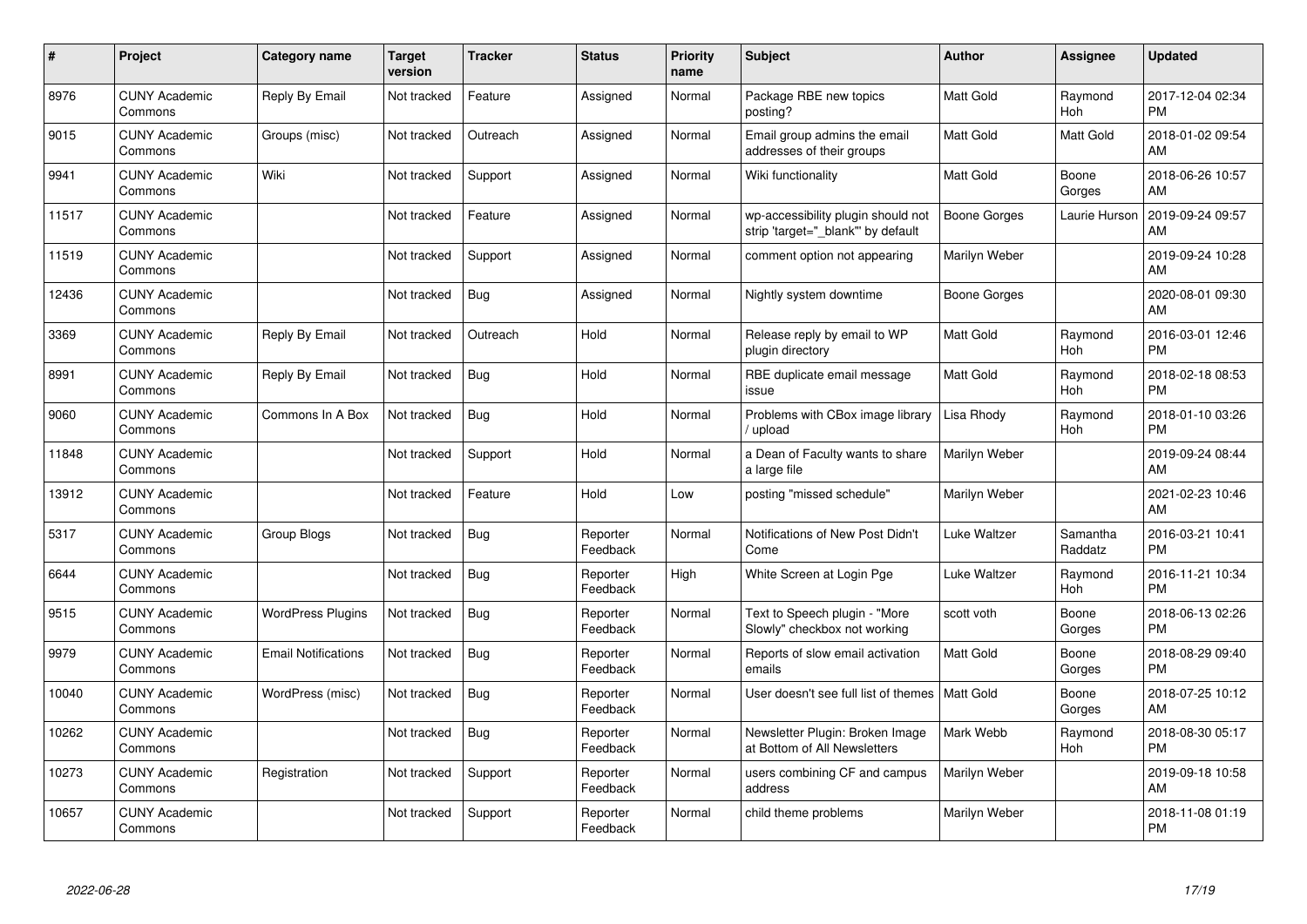| #     | <b>Project</b>                  | Category name            | Target<br>version | <b>Tracker</b> | <b>Status</b>        | <b>Priority</b><br>name | <b>Subject</b>                                                                                | <b>Author</b>           | Assignee              | <b>Updated</b>                |
|-------|---------------------------------|--------------------------|-------------------|----------------|----------------------|-------------------------|-----------------------------------------------------------------------------------------------|-------------------------|-----------------------|-------------------------------|
| 10678 | <b>CUNY Academic</b><br>Commons |                          | Not tracked       | Bug            | Reporter<br>Feedback | High                    | Newsletter Plugin Not Sending<br>Out Newsletters                                              | Mark Webb               | Boone<br>Gorges       | 2019-09-16 09:38<br><b>PM</b> |
| 10769 | <b>CUNY Academic</b><br>Commons | <b>WordPress Themes</b>  | Not tracked       | Bug            | Reporter<br>Feedback | Normal                  | 2011 Theme Sidebar                                                                            | Mark Webb               |                       | 2018-12-04 04:09<br><b>PM</b> |
| 10982 | <b>CUNY Academic</b><br>Commons | Domain Mapping           | Not tracked       | Support        | Reporter<br>Feedback | Normal                  | <b>CNAME</b> question                                                                         | scott voth              |                       | 2019-01-22 04:29<br><b>PM</b> |
| 11077 | <b>CUNY Academic</b><br>Commons | Events                   | Not tracked       | Feature        | Reporter<br>Feedback | Normal                  | Show event category description<br>in event list view                                         | Raffi<br>Khatchadourian |                       | 2019-02-12 10:38<br><b>PM</b> |
| 11120 | <b>CUNY Academic</b><br>Commons | <b>WordPress Plugins</b> | Not tracked       | Bug            | Reporter<br>Feedback | Normal                  | Events Manager Events Not<br>Showing Up                                                       | Mark Webb               |                       | 2019-02-27 04:10<br><b>PM</b> |
| 11149 | <b>CUNY Academic</b><br>Commons |                          | Not tracked       | Support        | Reporter<br>Feedback | Normal                  | comments getting blocked                                                                      | Marilyn Weber           | Raymond<br><b>Hoh</b> | 2019-03-26 11:40<br>AM        |
| 11386 | <b>CUNY Academic</b><br>Commons | WordPress - Media        | Not tracked       | Support        | Reporter<br>Feedback | Normal                  | disappearing images                                                                           | scott voth              | Boone<br>Gorges       | 2019-05-14 10:32<br>AM        |
| 11415 | <b>CUNY Academic</b><br>Commons | <b>WordPress Plugins</b> | Not tracked       | Bug            | Reporter<br>Feedback | Normal                  | <b>Blog Subscriptions in Jetpack</b>                                                          | Laurie Hurson           |                       | 2019-05-14 10:34<br>AM        |
| 11449 | <b>CUNY Academic</b><br>Commons | WordPress - Media        | Not tracked       | Support        | Reporter<br>Feedback | Normal                  | Cloning Media Library for JITP<br>from Staging to Production Site                             | Patrick DeDauw          | Boone<br>Gorges       | 2019-05-13 12:00<br><b>PM</b> |
| 11493 | <b>CUNY Academic</b><br>Commons | Domain Mapping           | Not tracked       | Support        | Reporter<br>Feedback | Normal                  | Domain Mapping Request - Talia<br>Schaffer                                                    | scott voth              | <b>Matt Gold</b>      | 2019-08-06 08:39<br>AM        |
| 11509 | <b>CUNY Academic</b><br>Commons |                          | Not tracked       | Support        | Reporter<br>Feedback | Normal                  | deleted Page causing a Menu<br>problem?                                                       | Marilyn Weber           |                       | 2019-06-04 09:54<br>AM        |
| 11556 | <b>CUNY Academic</b><br>Commons | Courses                  | Not tracked       | Bug            | Reporter<br>Feedback | Normal                  | Instructor name given in course<br>listing                                                    | Tom Harbison            |                       | 2019-06-25 04:12<br><b>PM</b> |
| 11771 | <b>CUNY Academic</b><br>Commons |                          | Not tracked       | Support        | Reporter<br>Feedback | Normal                  | post displays in sections                                                                     | Marilyn Weber           |                       | 2019-08-20 10:34<br>AM        |
| 11787 | <b>CUNY Academic</b><br>Commons |                          | Not tracked       | Support        | Reporter<br>Feedback | Normal                  | automated comments notifications<br>on ZenDesk                                                | <b>Marilyn Weber</b>    |                       | 2019-08-26 06:18<br><b>PM</b> |
| 12004 | <b>CUNY Academic</b><br>Commons |                          | Not tracked       | Support        | Reporter<br>Feedback | Normal                  | Notifications for spam blog<br>comments                                                       | Gina Cherry             | Raymond<br>Hoh        | 2019-11-01 12:05<br><b>PM</b> |
| 12198 | <b>CUNY Academic</b><br>Commons |                          | Not tracked       | Bug            | Reporter<br>Feedback | Normal                  | Duplicate listing in My Sites                                                                 | Tom Harbison            |                       | 2019-12-09 05:50<br><b>PM</b> |
| 12350 | <b>CUNY Academic</b><br>Commons | Blogs (BuddyPress)       | Not tracked       | Support        | Reporter<br>Feedback | Normal                  | URL creation problem                                                                          | Marilyn Weber           |                       | 2020-02-03 11:27<br>AM        |
| 12360 | <b>CUNY Academic</b><br>Commons | <b>WordPress Themes</b>  | Not tracked       | <b>Bug</b>     | Reporter<br>Feedback | Normal                  | site just says "DANTE We are<br>currently in maintenance mode,<br>please check back shortly." | Marilyn Weber           |                       | 2020-02-04 12:13<br><b>PM</b> |
| 12484 | <b>CUNY Academic</b><br>Commons |                          | Not tracked       | Support        | Reporter<br>Feedback | Normal                  | Sign up Code for COIL Course<br>starting in March                                             | Laurie Hurson           | <b>Matt Gold</b>      | 2020-03-02 02:26<br><b>PM</b> |